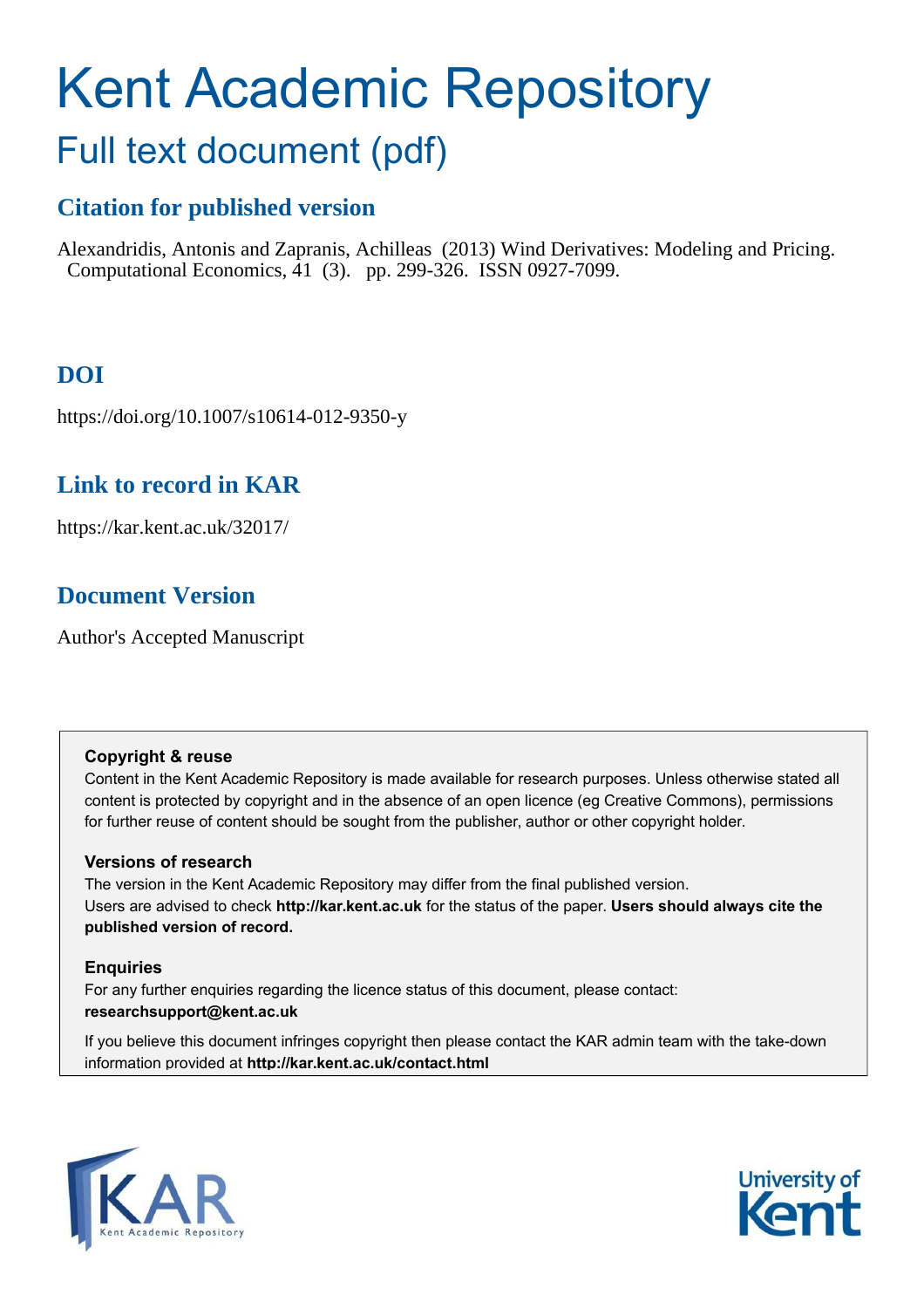## **Wind Derivatives: Modeling and Pricing**

A. Alexandridis<sup>1,2</sup>, A. Zapranis<sup>3</sup>,

<sup>2</sup>School of Mathematics, Statistics and Actuarial Science. University of Kent. P.O. CT2 7NF, Canterbury, UK. <sup>3</sup>Department of Accounting and Finance, University of Macedonia of Economics and Social Studies, 156 Egnatia St., P.O. 54006, Thessaloniki, Greece.

[A.Alexandridis@kent.ac.uk,](mailto:A.Alexandridis@kent.ac.uk) [zapranis@uom.gr](mailto:zapranis@uom.gr) 

Abstract. Wind is considered to be a free, renewable and environmentally friendly source of energy. However, wind farms are exposed to excessive weather risk since the power production depends on the wind speed, the wind direction and the wind duration. This risk can be successfully hedged using a financial instrument called weather derivatives. In this study the dynamics of the wind generating process are modeled using a non-parametric non-linear wavelet network. Our model is validated in New York. The proposed methodology is compared against alternative methods, proposed in prior studies. Our results indicate that wavelet networks can model the wind process very well and consequently they constitute an accurate and efficient tool for wind derivatives pricing. Finally, we provide the pricing equations for wind futures written on two indices, the cumulative average wind speed index and the Nordix wind speed index.

**Keywords:** Wind Derivatives, Weather Derivatives, Pricing, Forecasting, Wavelet Networks

#### **1. Introduction**

Weather derivatives are financial tools that can help organizations or individuals to reduce risk associated with adverse or unexpected weather conditions and can be used as part of a risk management strategy. Weather derivatives linked to various weather indices, such as rainfall, temperature or wind, are extensively traded in Chicago Mercantile Exchange (CME) as well as on Over-The-Counter (OTC) market. According to Challis (1999) and Hanley (1999) nearly \$1 trillion of the US economy is directly exposed to weather risk. It is estimated that nearly 30% of the US economy and 70% of the US companies are affected by weather, (CME 2005). The electricity sector is especially sensitive to the temperature and wind since temperature affects the consumption of electricity while wind affects production of electricity in wind farms. Hence, it is logical that energy companies are the main investors of the weather market. In Zapranis and Alexandridis (2008, 2009), Alexandridis (2010) and Zapranis and

<u>.</u>

<sup>&</sup>lt;sup>1</sup> Corresponding author: **A.Alexandridis@kent.ac.uk**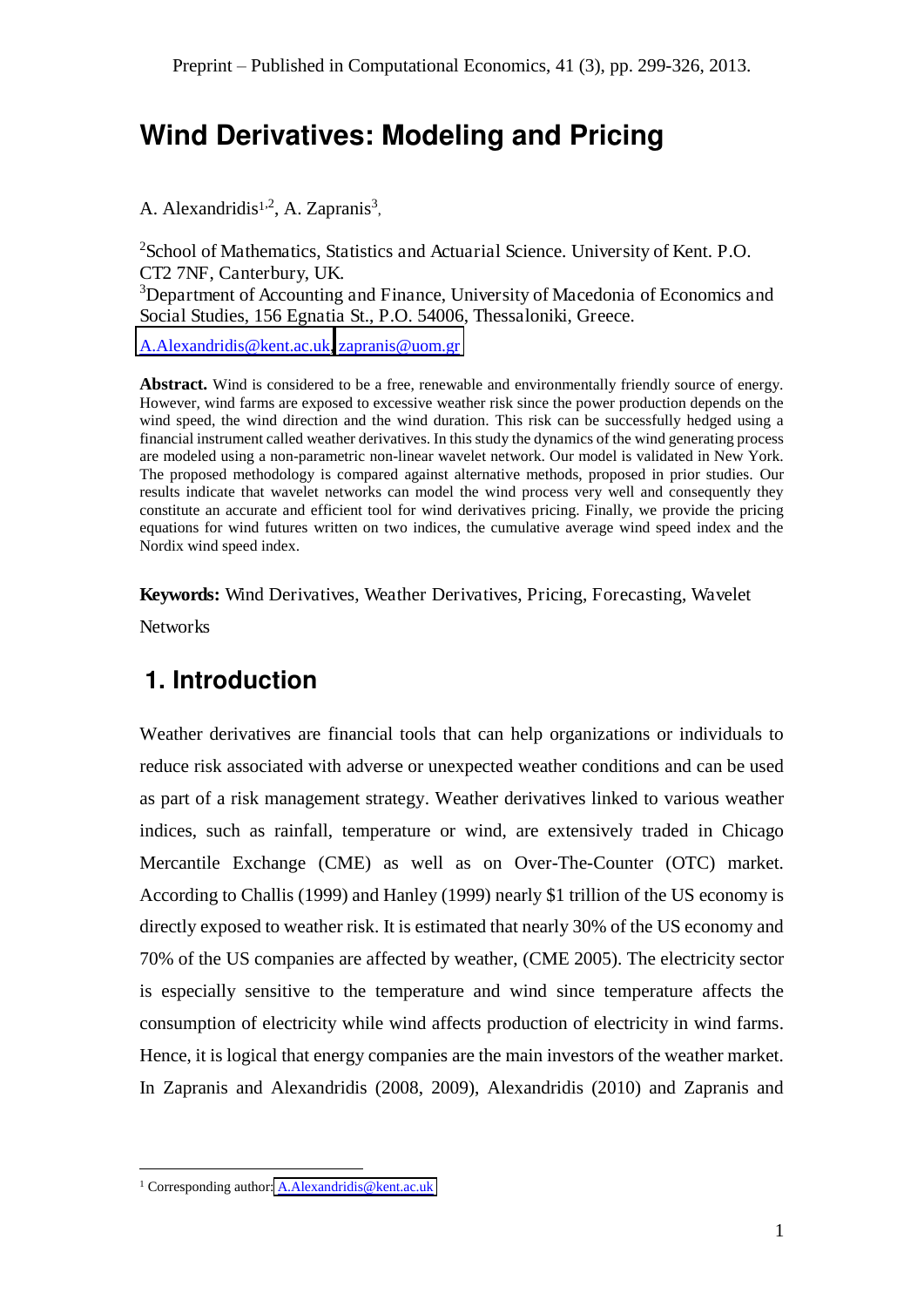Alexandridis (2010) a detailed framework for modeling and pricing temperature derivatives was developed. In this study we focus on wind derivatives.

The notional value of the traded wind-linked securities is around \$36 million indicating a large and growing market, (WRMA 2010). However, after the close of the US Future Exchange wind derivatives are traded OTC. The demand from these derivatives exists. However, investors hesitate to enter into wind contracts. The main reasons of the slow growth of the wind market compared to temperature contracts are the difficulty in accurately modeling wind and the challenge to find a reliable model for valuing related contracts. As a result there is a lack of reliable valuation framework that makes financial institutions reluctant to quote prices over these derivatives.

The aim of this paper is to model and price wind derivatives. Wind derivatives are standardized products that depend only on the daily average wind speed measured by a predefined meteorological station over a specified period and can be used by wind (and weather in general) sensitive business such as wind farms, transportation companies, construction companies, theme parks to name few. The financial contracts that are traded are based on the simple daily average wind speed index and this is the reason that we choose to model only the dynamics of the daily average wind speeds. The revenues of each company have a unique dependence and sensitivity to wind speeds. Although wind derivatives and weather derivatives can hedge a significant part of the weather risk of the company always some basis risk will still exists which must be hedged from each company separately. This can be done either by defining a more complex wind index or by taking an additional hedging position. In Cao & Wei (2003) various examples of how weather derivatives can reduce the basis and volumetric risks in weather sensitive business (ski resorts, restaurants, theme parks, electricity companies) are presented.

Wind is free, renewable and environmentally friendly source of energy, Billinton et al. (1996). Wind derivatives are extensively traded in the electricity sector. While the demand for electricity is closely related to the temperature, the electricity produced by a wind farm is dependent on the wind conditions. The risk exposure of the wind farm depends on the wind speed, the wind direction and in some cases on the wind duration of the wind speed at certain level. However, modern wind turbines include mechanisms that allow turbines to rotate on in the appropriate wind direction, (Caporin and Pres 2010). Wind derivatives can be used as a part of a hedging strategy in wind sensitive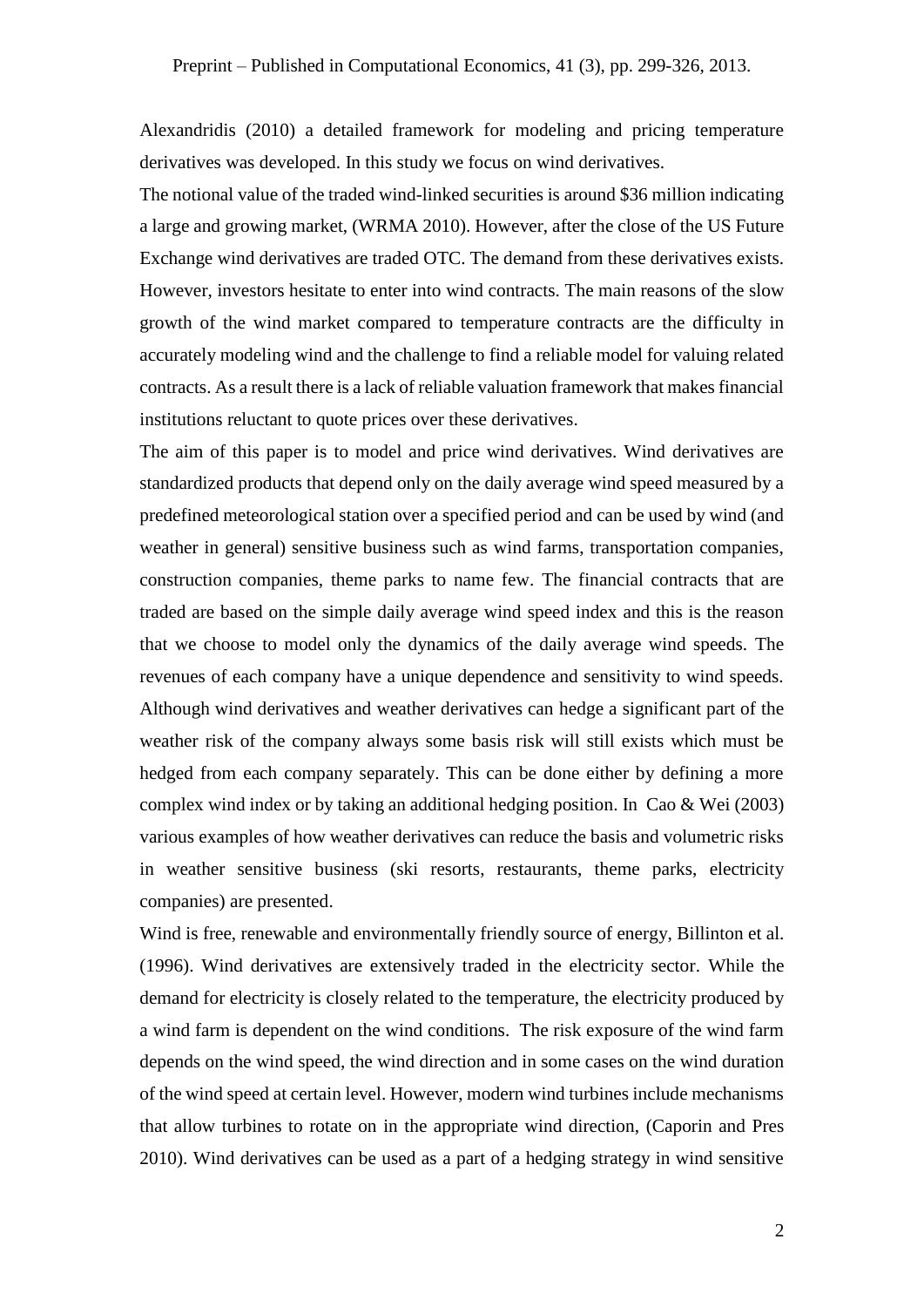business. However, the underlying wind indices do not account for the duration of the wind speed at certain level but rather, usually, measure the average daily wind speed. Hence, the parameter of the duration of the wind speed at certain level is not considered in our daily model. Hence, the risk exposure of a wind sensitive company can be analyzed by quantifying only the wind speed. On the other hand, companies like wind farms that its revenues depend on the duration effect can use an additional hedging strategy that includes this parameter. This can be done by introducing a second index that measures the duration. A similar index for temperature is the Frost Day index.

Many different approaches have been proposed so far for modeling the dynamics of the wind speed process. The most common is the generalized autoregressive moving average (ARMA) approach. There have been a number of studies on the use of linear ARMA models to simulate and forecast wind speed in various locations (Daniel and Chen 1991; Caporin and Pres 2010; Huang and Chalabi 1995; Torres et al. 2005; Billinton et al. 1996; Tol 1997; Kamal and Jafri 1997; Martin et al. 1999; Castino et al. 1998; J. r. a. Benth and Benth 2010). In Kavasseri and Seetharaman (2009) a more sophisticated fractional integrated ARMA (ARFIMA) model was used. Most of these studies did not consider in detail the accuracy of the wind speed forecasts, Huang and Chalabi (1995). On the other hand, Ailliot et al. (2006) apply an autoregressive model (AR) with time-varying coefficients to describe the space-time evolution of wind fields. In F. E. Benth and Saltyte-Benth (2009) a stochastic process, called Continuous AR (CAR) model is introduced in order to model and forecast daily wind speeds. Finally, in Nielsen et al. (2006) various statistical methods were presented for short-term wind speed forecasting. Sfetsos (2002) argues about the use of linear or meteorological models since their prediction error is not significantly lower than the elementary persistent method. Alternatively, some studies use space-state models to simultaneously fit the speed and the direction of the wind, (Castino et al. 1998; Cripps et al. 2005; Martin et al. 1999; Tolman and Booij 1998; Tuller and Brett 1984; Haslett and Raftery 1989).

Alternatively to the linear models, artificial intelligence was applied in wind speed modeling and forecasting. In Sfetsos (2000, 2002), More and Deo (2003), Barbounis et al. (2006), Beyer et al. (1994), Mohandes et al. (1998) and Alexiadis et al. (1998) neural networks were applied in order to model the dynamics of the wind speed process. In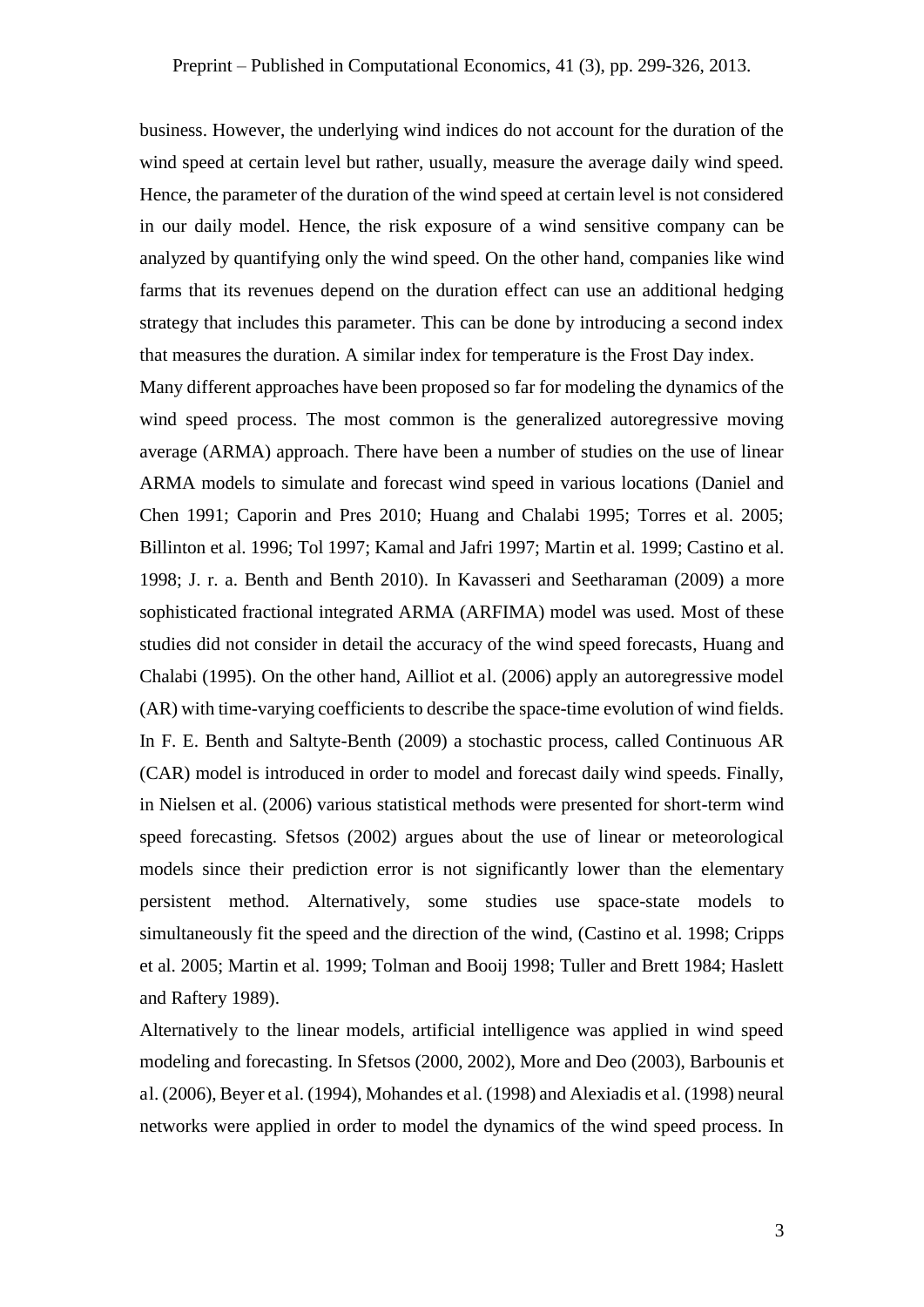Mohandes et al. (2004) support vector machines were used while in Pinson and Kariniotakis (2003) fuzzy neural networks were applied.

<span id="page-4-0"></span>Depending on the application, wind modeling is based on hourly, (Yamada 2008; Ailliot et al. 2006; Torres et al. 2005; Sfetsos 2000, 2002; Castino et al. 1998; Martin et al. 1999; Kamal and Jafri 1997; Daniel and Chen 1991), daily, (Caporin and Pres 2010; F. E. Benth and Saltyte-Benth 2009; More and Deo 2003; Tol 1997; Billinton et al. 1996; Huang and Chalabi 1995), weekly or monthly basis, (More and Deo 2003). When the objective is to hedge against electricity demand and production, hourly modeling is used while for weather derivative pricing the daily method is used. More rarely, weekly or monthly modeling is used in order to estimate monthly wind indexes. Since, we want to focus on weather derivative pricing the daily modeling approach is followed; however, the proposed method can be easily adapted in hourly modeling too. Wind speed modeling is much more complicated than temperature modeling since wind has a direction and is greatly affected by the surrounding terrain such as building, trees, etc. (Jewson et al. 2005). However, in Benth and Saltyte-Benth (2009) it is shown that wind speeds dynamics share a lot of common characteristics with the dynamics of temperature derivatives as it was found on Benth and Saltyte-Benth (2007), Zapranis and Alexandridis (2008, 2009), Alexandridis (2010) and Zapranis and Alexandridis (2010). In this context we use a mean reverting Ornstein-Uhlenbeck stochastic process to model the dynamics of the wind speed dynamics were the innovations are driven by a Brownian motion. The statistical analysis reveals seasonality in the mean and variance. In addition we use a novel approach to model the autocorrelation of the wind speeds. More precisely, a wavelet network (WN) is applied in order to capture accurately the autoregressive characteristics of the wind speeds.

The evaluation of the proposed methodology against alternative modeling procedures proposed in prior studies indicates that WNs can accurately model and forecast the dynamics and the evolution of the speed of the wind. The performance of each method was evaluated in-sample as well as out-of-sample and for different time periods.

The rest of the paper is organized as follows. In section [2](#page-4-0) a statistical analysis of the wind speed dynamics is presented. In section [3](#page-6-0) a linear model is fitted to the data while in section [4](#page-7-0) a nonlinear nonparametric WN is applied. The evaluation of the studied models is presented in section [5.](#page-12-0) In section [6](#page-14-0) we derive the pricing formulas for futures derivatives written on the wind indices. More precisely, in section [6.1](#page-16-0) the market price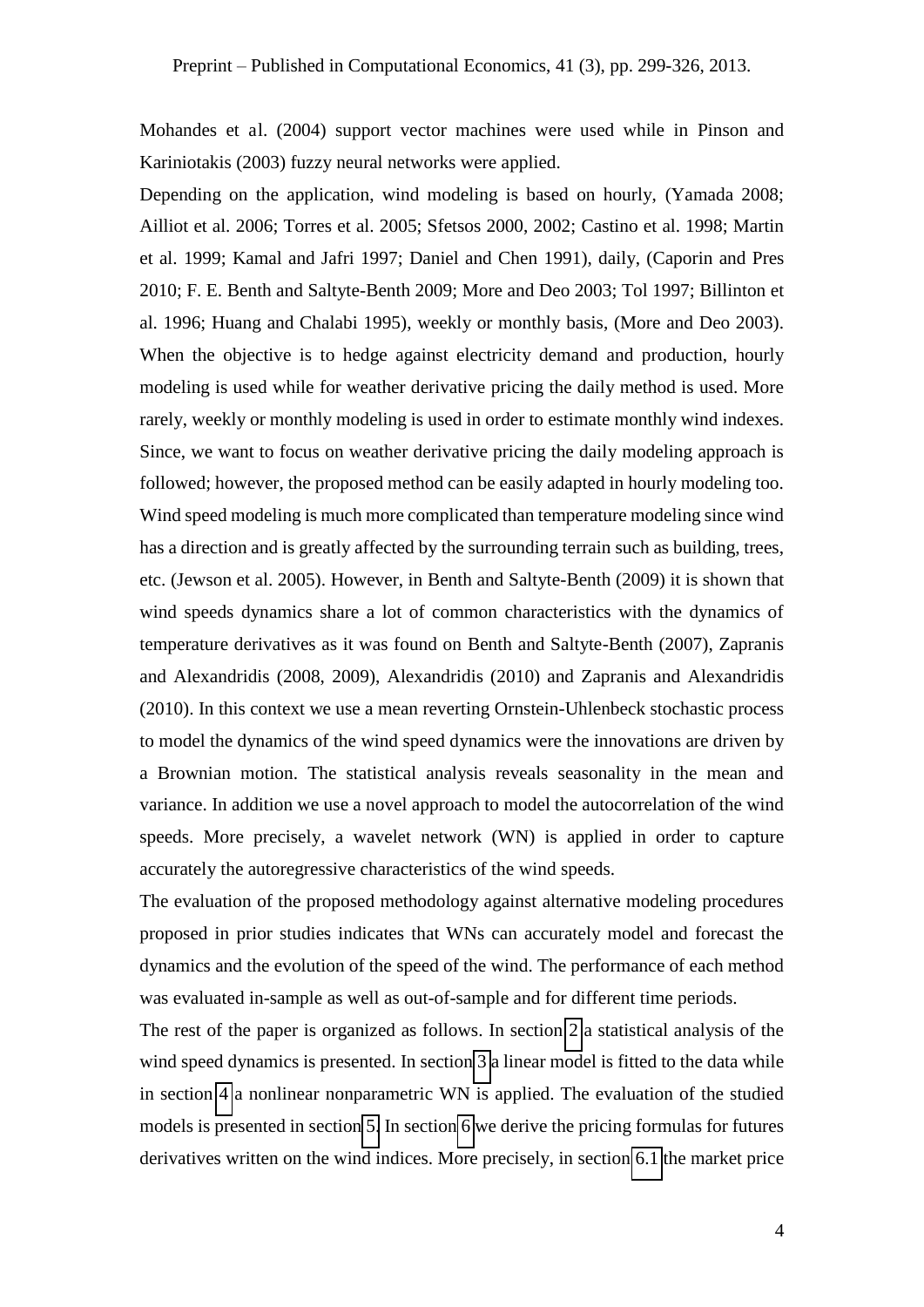of wind risk is discussed. In section [6.2](#page-18-0) and section [6.3](#page-19-0) the pricing formulas of futures written on the cumulative average wind speed index and on the Nordix wind index are presented respectively. Finally, in section [7](#page-21-0) we conclude.

#### **2. Modelling the Daily Average Wind Speed**

In this section we derive empirically the characteristics of the daily average wind speed (DAWS) dynamics in New York, USA. The data were collected from NOAA<sup>2</sup> and correspond to DAWSs. The wind speeds are measured in 0.1 Knots. The measurement period is between  $1<sup>st</sup>$  of January 1988 and  $28<sup>th</sup>$  of February 2008. The first 20 years are used for the estimation of the parameters while the remaining two months are used for the evaluation of the performance of the proposed model. In order for each year to have the same number of observations the  $29<sup>th</sup>$  of February is removed from the data resulting to 7,359 data points. The time-series is complete without any missing values.

In the [Fig. 1](#page-25-0) the DAWSs for the first 20 years are presented. The descriptive statistics of the in-sample data are presented in [Table 1.](#page-29-0) The values of the data are always positive and range from 1.8 to 32.8 with mean around 9.91. Also, a closer inspection of [Fig. 1](#page-25-0)  reveals seasonality.

The descriptive statistics of the DAWSs indicate that there is a strong positive kurtosis and skewness while the normality hypothesis is rejected based on the Jarque-Bera statistic. The same conclusions can be reached observing the first part of [Fig. 2](#page-25-1) where the histogram of the DAWSs is represented. The distribution of DAWSs deviates significantly from the normal and it is not symmetrical. In literature the Weibull or the Rayleigh (which is a special case of the Weibull) distributions were proposed in order describe the distribution of the wind speed, ( Brown et al. 1984; Daniel and Chen 1991; Garcia et al. 1998; Justus et al. 1978; Kavak Akpinar and Akpinar 2005; Nfaoui et al. 1996; Torres et al. 2005; Celik 2004; Tuller and Brett 1984). In addition, some studies propose the use of the lognormal distribution, (Garcia et al. 1998), or the Chi-square, (Dorvlo 2002). Finally, in Jaramillo and Borja (2004) a bimodal Weibull and Weibull distribution is used. However, empirical studies favor the use of the Weibull distribution, (Celik 2004; Tuller and Brett 1984).

<u>.</u>

<sup>2</sup> http://www.noaa.gov/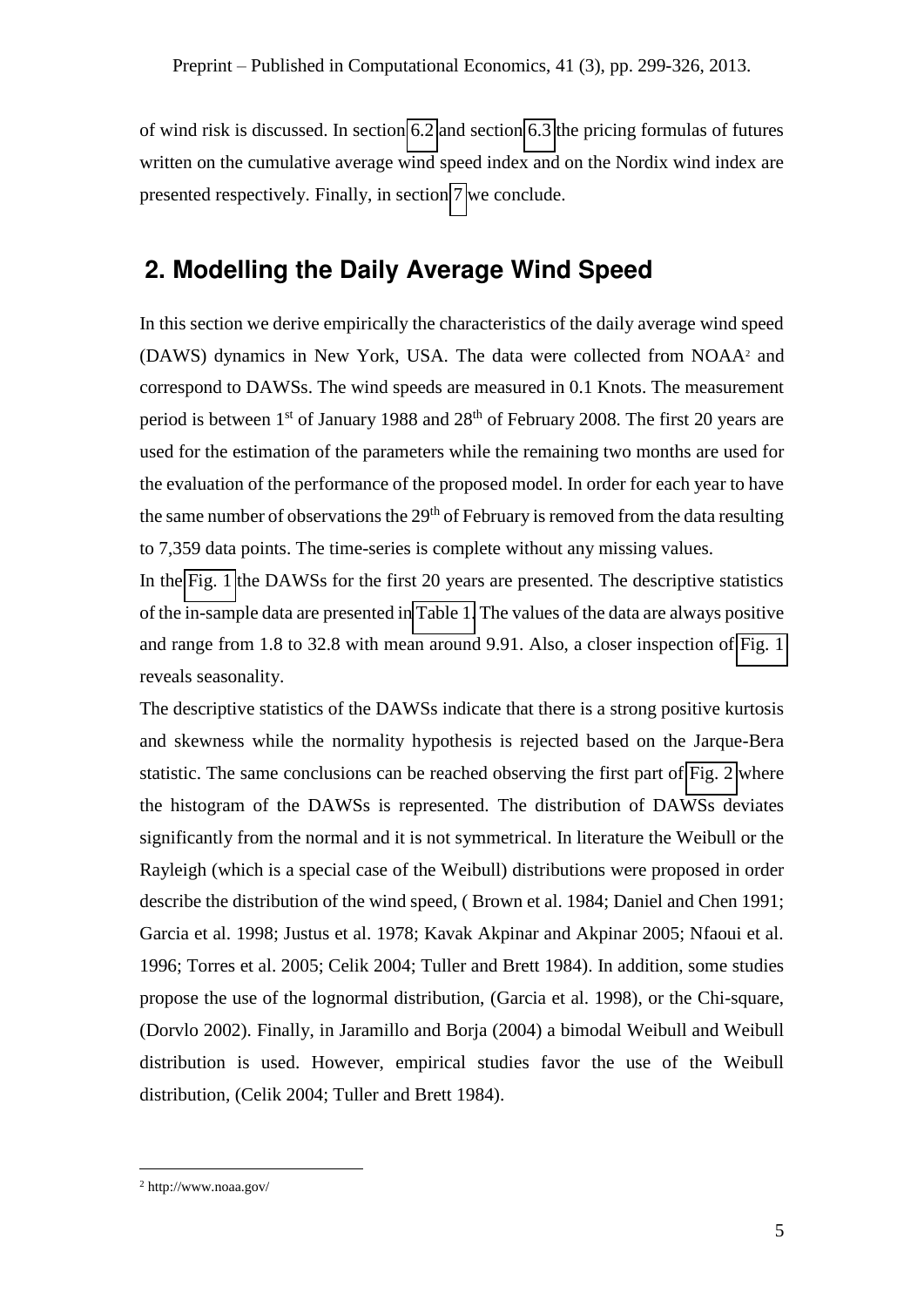<span id="page-6-0"></span>A closer inspection of part (a) of Fig. 2 reveals that the DAWSs in New York follow a Weibull distribution with scale parameter  $\lambda = 11.07$  and shape parameter  $k = 3.04$ . Following (Brown et al. 1984; Daniel and Chen 1991) in order to symmetrize the data, the Box-Cox transform is applied. The Box-Cox transformation is given by:

$$
W^{(1)} = \begin{cases} \frac{W^{1} - 1}{1} & 1 \neq 0 \\ \ln(W) & 1 = 0 \end{cases}
$$
 (1)

where  $W^{(1)}$  is the transformed data. The parameter 1 is estimated by maximizing the log-likelihood function. Note that the Log-transform is a special case of the Box-Cox transform with  $l = 0$ . The optimal l of the Box-Cox transform for the DAWS in New York is estimated to be 0.014. In the second part of [Fig. 2](#page-25-1) the histogram of the transformed data can be found while the second row of [Table 1](#page-29-0) shows the descriptive statistics of the transformed data.

The DAWSs exhibit a clear seasonal pattern which is preserved in the transformed data. The same conclusion can be reached by examining the autocorrelation function (ACF) of the DAWS in the first part of [Fig. 3.](#page-25-2) The seasonal effects are modeled by a truncated Fourier series given by:

$$
S(t) = a_0 + b_0 t + \sum_{i=1}^{I_1} a_i \sin(2\pi i (t - f_i)/365) + \sum_{j=1}^{J_1} b_j \sin(2\pi i (t - g_j)/365)
$$
 (2)

In addition we examine the data for a linear trend representing the global warming or the urbanization around the meteorological station. First, we quantify the trend by fitting a linear regression to the DAWS data. The regression is statistically significant with intercept  $a_0 = 2.3632$  and slope  $b_0 = -0.000024$  indicating a slightly decrease in the DAWSs. Next, the seasonal periodicities are removed from the detrended data. The remaining statistically significant estimated parameters of equation (2) with  $I_1 = J_1 = 1$ are presented in [Table 2.](#page-29-1) As it is shown on the second part of [Fig. 3](#page-25-2) the seasonal mean was successfully removed. The same conclusion was reached in previous studies for daily models for both temperature and wind, (Alexandridis 2010; Zapranis and Alexandridis 2008, 2009, 2010; Benth and Saltyte-Benth 2009)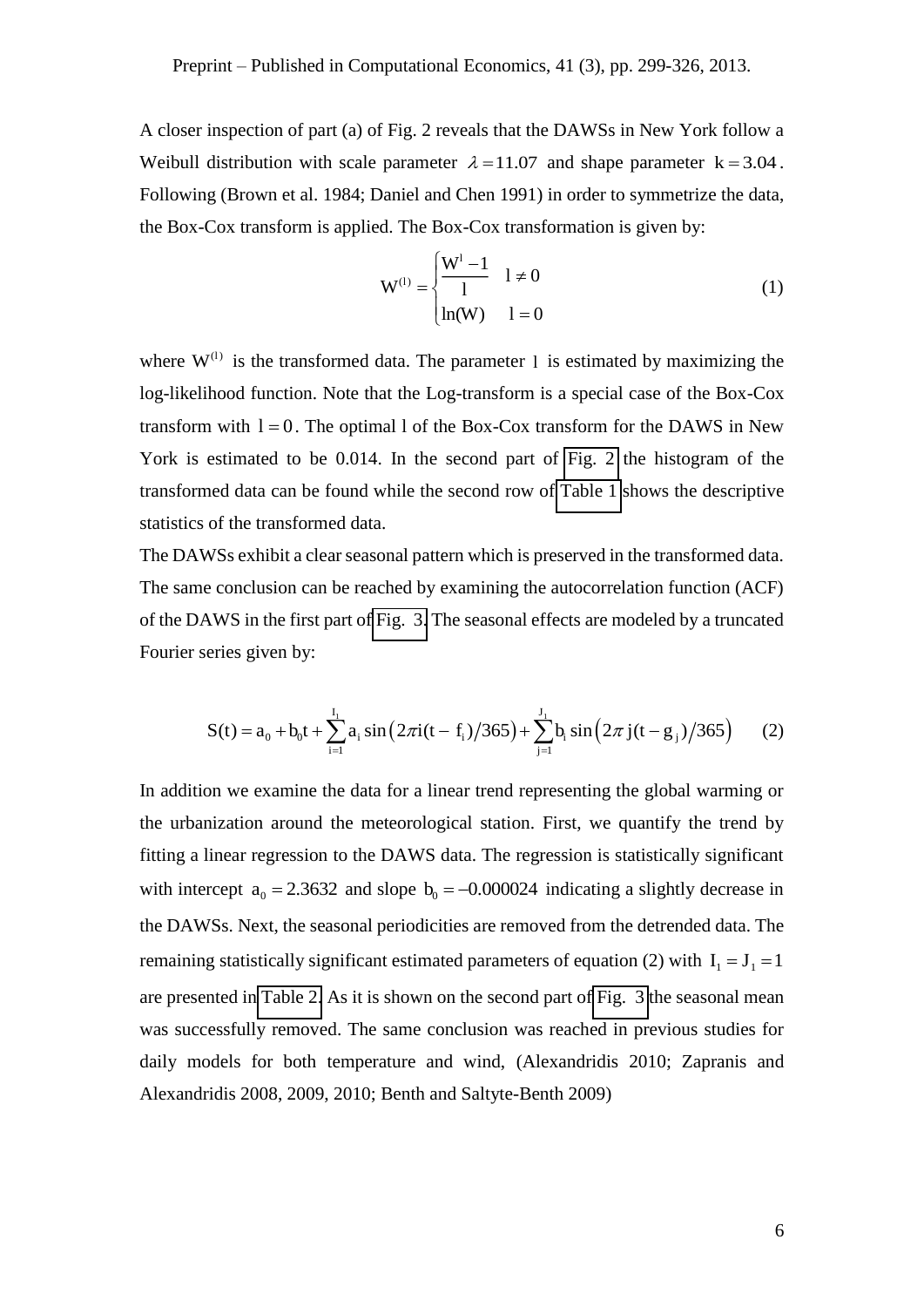#### **3. The linear ARMA model**

In literature, various methods for studying the statistical characteristics of the wind speed, in daily or hourly measurements, were proposed. However the majority of the studies utilize variations of the general ARMA model, (Ailliot et al. 2006; Billinton et al. 1996; Brett and Tuller 1991; Daniel and Chen 1991; Huang and Chalabi 1995; Kamal and Jafri 1997; Lei et al. 2009; Nfaoui et al. 1996; Rehman and Halawani 1994; Torres et al. 2005). In this paper we will first estimate the dynamics of the detrended and deseasonalized DAWSs process using a general ARMA model and then we will compare our results with a WN.

We define the detrended and deseasonalized DAWS as:

$$
\tilde{W}^{(1)}(t) = W^{(1)}(t) - S(t)
$$
\n(3)

The dynamics of  $\tilde{W}^{(1)}(t)$  are modeled by a vectorial Ornstein-Uhlenbeck stochastic process

$$
d\tilde{W}^{(1)}(t) = \mathbf{a}\tilde{W}^{(1)}(t)dt - I_{p}\sigma(t)dB_{t}
$$
 (4)

where  $I_p$  is the p'th unit vector in  $R^p$  and  $\sigma(t)$  is the standard deviation.

First, in order to select the correct ARMA model, we examine the ACF of the detrended and deseasonalized DAWS. A closer inspection of the second part of [Fig. 3](#page-25-2) reveals that the 1st, 2nd and the 4th lags are significant. On the other hand by examining the Partial Autocorrelation Function (PACF) in [Fig. 4](#page-26-0) we conclude that the first 4 lags are necessary to model the autoregressive effects of the winds speed dynamics.

<span id="page-7-0"></span>In order to find the correct model we estimate the Log Likelihood function (LLF) and the Akaike Information Criterion (AIC). Consistent with the PACF, both criteria suggest that an AR(4) model is adequate for modeling the wind process since they were minimized when a model with 4 lags was used. The estimated parameters and the corresponding p-values are presented in [Table 3.](#page-29-2) It is clear that the three first parameters are statistically very significant since their p-value is less than 0.05. The parameter of the 4th lag is statistically significant with p-value 0.0657. The AIC for this model is 0.46852 while the LLF is -1705.14.

Observing the residuals of the AR model in the first part of [Fig. 5](#page-26-1) we conclude that the autocorrelation was successfully removed. However, the ACF of the squared residuals indicates a strong seasonal effect in the variance of the wind speed as it is shown in [Fig.](#page-26-2)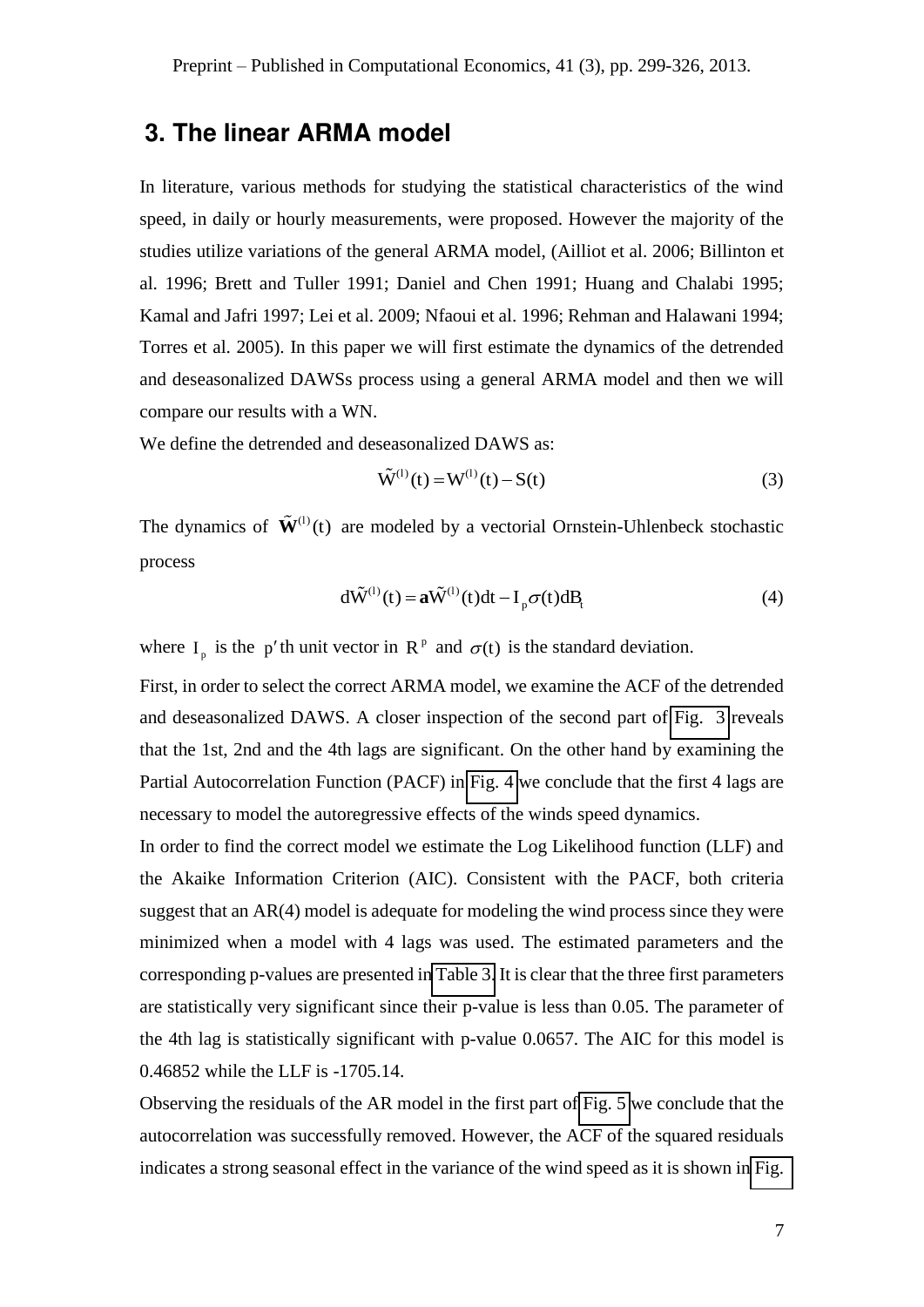[6.](#page-26-2) A similar behavior was observed in the residuals of temperature and wind in various studies (Zapranis and Alexandridis 2008, 2009, 2010; Benth and Saltyte-Benth 2009). Following Alexandridis (2010) we model the seasonal variance with a truncated Fourier series:

$$
\sigma^{2}(t) = c_{0} + \sum_{i=1}^{I_{2}} c_{i} \sin(2i\pi t/365) + \sum_{j=1}^{J_{2}} d_{j} \sin(2\pi j t/365)
$$
(5)

Note that we assume that the seasonal variance is periodic and repeated every year, i.e.  $\sigma^2$ (t + 365) =  $\sigma^2$ (t) where t = 1,...,7359. The empirical and the fitted seasonal variance are presented in [Fig. 7](#page-26-3) while in [Table 4](#page-29-3) the estimated parameters of equation (5) are presented. Non-surprisingly, the variance exhibits the same characteristics as in the case of temperature. More precisely the seasonal variance is higher in the winter and early summer while it reaches its lower values during the summer period.

Finally, the descriptive statistics of the final residuals are examined. A closer inspection of [Table 5](#page-29-4) shows that the autocorrelation has successfully removed as indicated by the Ljung-Box Q-statistic. In addition the distribution of the residuals is very close to the normal distribution as it is shown on the first part of [Fig. 8.](#page-27-0) However, small negative skewness exists. More precisely, the residuals have mean 0 and standard deviation of 1. In addition, the kurtosis is 3.03 and the skewness is -0.09.

Concluding, the previous analysis indicates that an AR(4) model provides a good fit for the wind process while the final residuals are very close to the normal distribution.

#### **4. Wavelet Networks for Wind Speed Modeling**

In this section WNs are used in the transformed, detrended and deseasonalized wind speed data in order to model the daily dynamics of wind speeds in New York. Motivated by the waveform of the data we expect a wavelet function to better fit the wind speed. In addition, it is expected that the non-linear form of the WN will provide more accurate representation of the dynamics of the wind speed process both in-sample and out-ofsample.

In the context of the linear ARMA model the mean reversion parameter a is typically assumed to be constant over time. In (Brody et al. 2002) it was mentioned that in general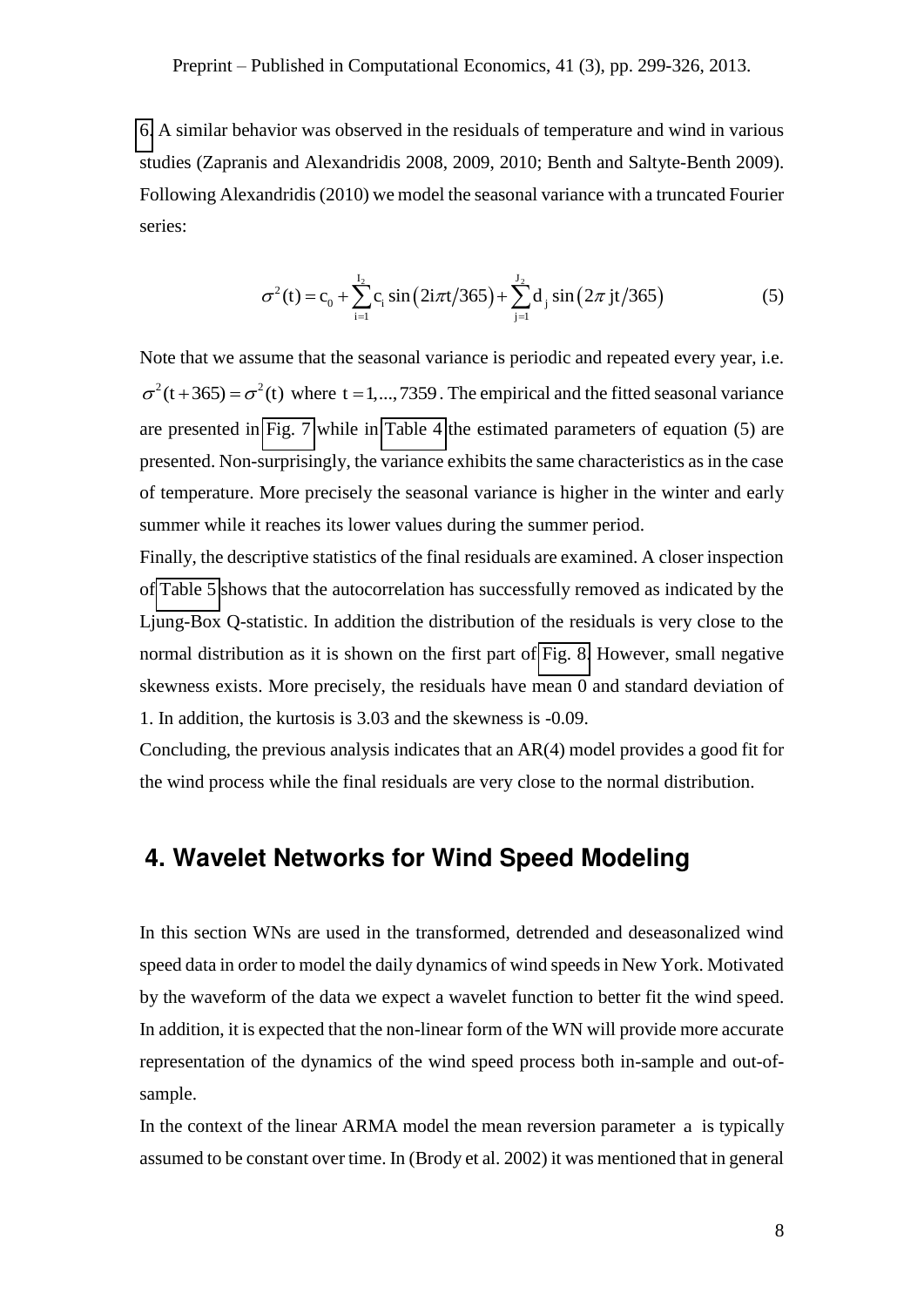<sup>a</sup> should be a function of time, but no evidence was presented. The impact of a false specification of <sup>a</sup> , on the accuracy of the pricing of temperature derivatives is significant, (Alaton et al. 2002).

In this section, we address that issue, by using a WN to estimate non-parametrically relationship (4) and then estimate **a** as a function of time. In addition, we propose a novel approach for selecting the number of lags in the temperature process first presented by (Alexandridis 2010). Hence a series of speed of mean reversion parameters,  $a_i(t)$ , are estimated. By computing the derivative of the network output with respect to (w.r.t.) the network input we obtain a series of daily values for  $a_i(t)$ . This is done for the first time, and it gives us a much better insight in DAWS dynamics and in wind derivative pricing. As we will see the daily variation of  $a_i(t)$  is quite significant after all. In addition it is expected that the waveform of the WN will provide a better fit to the DATs that are governed by seasonalities and periodicities.

Here we present only the basic notion of WNs. For an analytical study on WNs refer to (Alexandridis 2010).

In [Fig. 9](#page-27-1) the structure and the mathematical expressions of a WN are presented. Given an input vector **x** (the harmonics) and a set of weights **w** (parameters), the network response (output)  $g_{\lambda}(\mathbf{x}; \mathbf{w})$  is:

$$
g_{\lambda}(\mathbf{x}; \mathbf{w}) = w_{\lambda+1}^{[2]} + \sum_{j=1}^{\lambda} w_j^{[2]} \cdot \Psi_j(\mathbf{x}) + \sum_{i=1}^{m} w_i^{[0]} \cdot x_i
$$
 (6)

In that expression,  $\Psi_j(x)$  is a multidimensional wavelet which is constructed by the product of m scalar wavelets, **x** is the input vector, m is the number of network inputs,  $\lambda$  is the number of HUs and w stands for a network weight. The multidimensional wavelets are computed by:

$$
\Psi_{j}(x) = \prod_{i=1}^{m} \psi(z_{ij})
$$
\n(7)

where

$$
Z_{ij} = \frac{X_i - W_{(\xi)ij}^{[1]}}{W_{(\xi)ij}^{[1]}} \tag{8}
$$

The mother wavelet is given by the Mexican Hat function: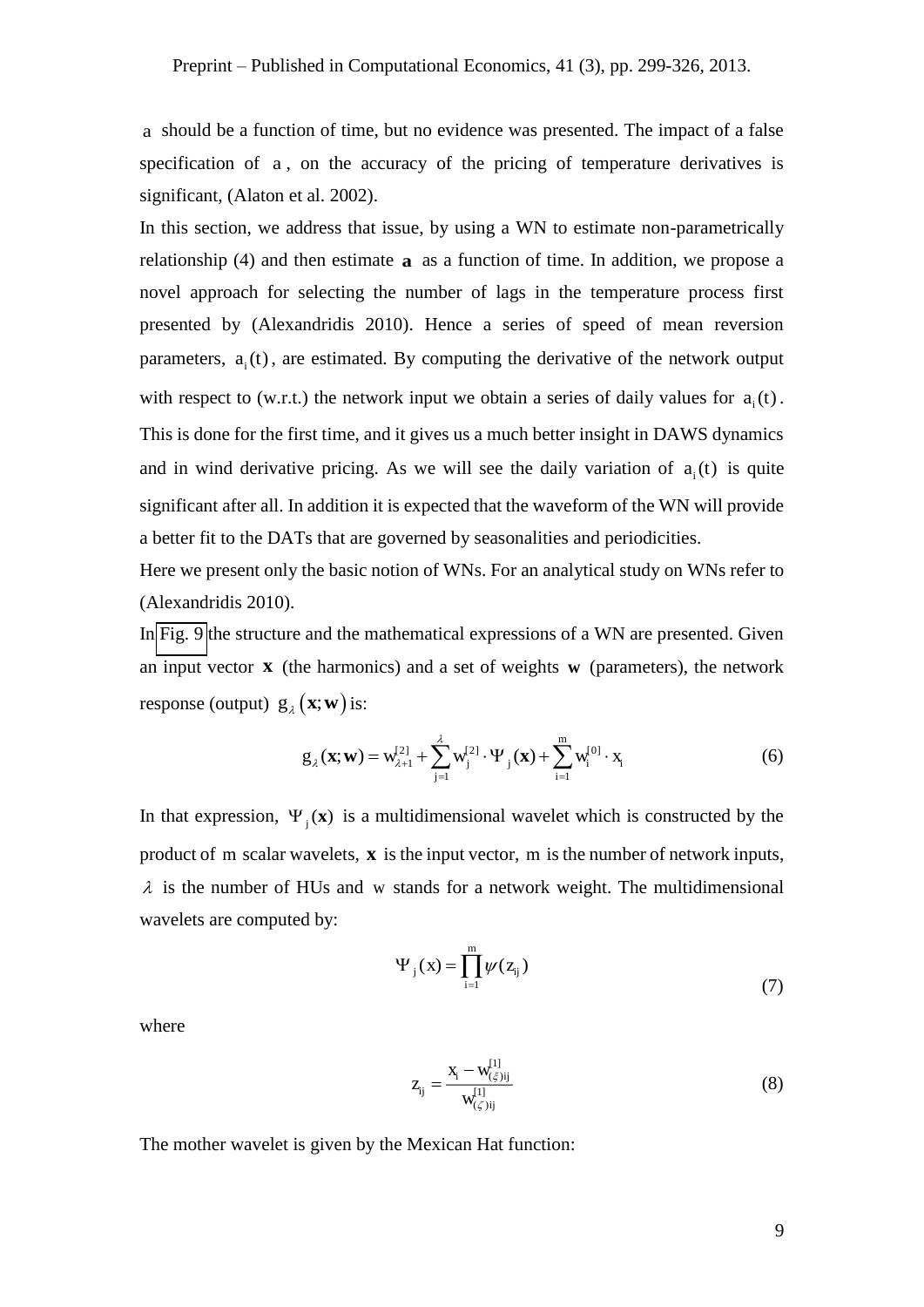Preprint – Published in Computational Economics, 41 (3), pp. 299-326, 2013.

$$
\psi(\alpha) = \left(1 - \alpha^2\right) e^{-\frac{1}{2}\alpha^2} \tag{9}
$$

Using WNs the generalized version of the autoregressive dynamics of detrended and deseasonalized DAWS estimated nonlinearly and non-parametrically are given by:

$$
\tilde{W}^{(1)}(t+1) = \phi\big(\tilde{W}^{(1)}(t), \tilde{W}^{(1)}(t-1), \dots\big) + e(t)
$$
\n(10)

where

$$
e(t) = \sigma(t)\varepsilon(t) \tag{11}
$$

and  $\tilde{W}^{(1)}(t)$  is given by (3).

Model (10) uses past DAWS (detrended and deseasonalized) over one period. Using more lags we expect to overcome the strong correlation found in the residuals in models such as in Alaton et al. (2002), Benth and Saltyte-Benth (2007) and Zapranis and Alexandridis (2008). However, the length of the lag series must be selected. In Alexandridis (2010) detailed explanation of how to use WNs in model identification problems is described. Model identification can be separated in two parts, in model selection and in variable significance testing. Since WNs are nonlinear tools, criteria like AIC or LLF cannot be used. Hence, in this section WNs will be used in order to select the significant lags, to select the appropriate network structure, to train a WN in order to learn the dynamics of the wind speeds and, finally, to forecast the future evolution of the wind speeds.

The algorithm developed by Alexandridis (2010) simultaneously estimates the correct number of lags that must be used in order to model the wind speed dynamics and the architecture of the WN by using a recurrent algorithm. An illustration of the model identification algorithm is presented in [Fig. 10.](#page-28-0) In Alexandridis (2010) we give a concise treatment of the WN theory. Here the emphasis is in presenting the basic notions of the model selection algorithm. For a more detailed exposition on the mathematical aspects of WN we refer to Alexandridis (2010).

Our backward elimination algorithm examines the contribution of each available explanatory variable to the predictive power of the WN. First, the prediction risk of the WN is estimated as well as the statistical significance of each variable. If a variable is statistically insignificant it is removed from the training set and the prediction risk and the new statistical measures are estimated. The algorithm stops if all explanatory variables are significant. Hence, in each step of our algorithm, the variable with the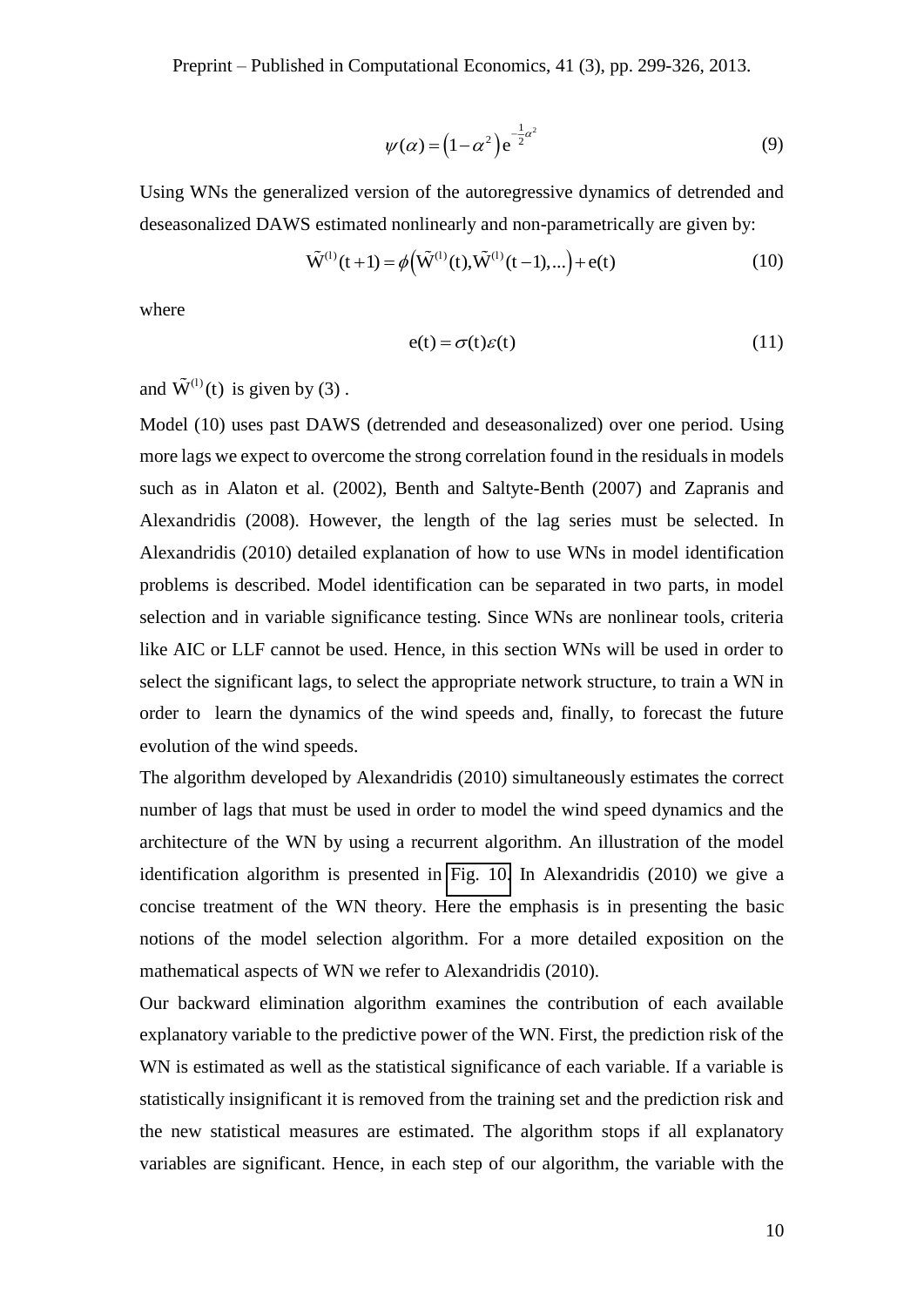larger p-value greater than 0.1 will be removed from the training set of our model. After each variable removal, a new architecture of the WN will be selected and a new WN will be trained. However the correctness of the decision of removing a variable must be examined. This can be done either by examining the prediction risk or the  $\overline{R}^2$ . If the new prediction risk is smaller than the new prediction risk multiplied by a threshold then the decision of removing the variable was correct. If the prediction risk increased more than the allowed threshold then the variable was reintroduced back to the model. We set this threshold at 5%. In this study the selected statistical measure is the Sensitivity Based Pruning (SBP) proposed by Moody and Utans (1992). Previous analysis in Alexandridis (2010) indicates that the SBP fitness criterion was found to significantly outperform alternative criteria in the variable selection algorithm. The SBP quantifies the effect on the empirical loss of replacing a variable by its mean. Analytical description of the SBP is given in Alexandridis (2010), Zapranis and Refenes (1999) and Moody and Utans (1992). In each step the SBP and the corresponding pvalue are calculated. For analytical explanation of each step of the algorithm we refer to Alexandridis (2010).

The proposed variable selection framework will be applied on the transformed, detrended and deseasonalized wind speeds in New York in order to select the length of the lag series. The target values of the WN are the DAWSs. The explanatory variables are lagged versions of the target variable. The relevance of a variable to the model is quantified by the SBP criterion which was introduced in Moody and Utans (1992). Initially the training set contains the dependent variable and 7 lags. The analysis in the previous section indicates that a training set with 7 lags will provide all the necessary information of the ACF of the detrended and deseasonalized DAWSs. Hence, the initial training set consists of 7 inputs, 1 output and 7,293 training pairs.

[Table 6](#page-30-0) summarizes the results of the model identification algorithm for the New York. Both the model selection and the variable selection algorithms are included in [Table 6.](#page-30-0) The algorithm concluded in 4 steps and the final model contains only 3 variables, i.e 3 lags. The prediction risk for the reduced model is 0.0937 while for the original model was 0.0938 indicating that the predictive power of the WN was slightly increased. On the other hand the empirical loss slightly increased from 0.0467 for the initial model to 0.0468 for the reduced model indicating that the explained variability (unadjusted) slightly decreased. Finally, the complexity of the network structure and number of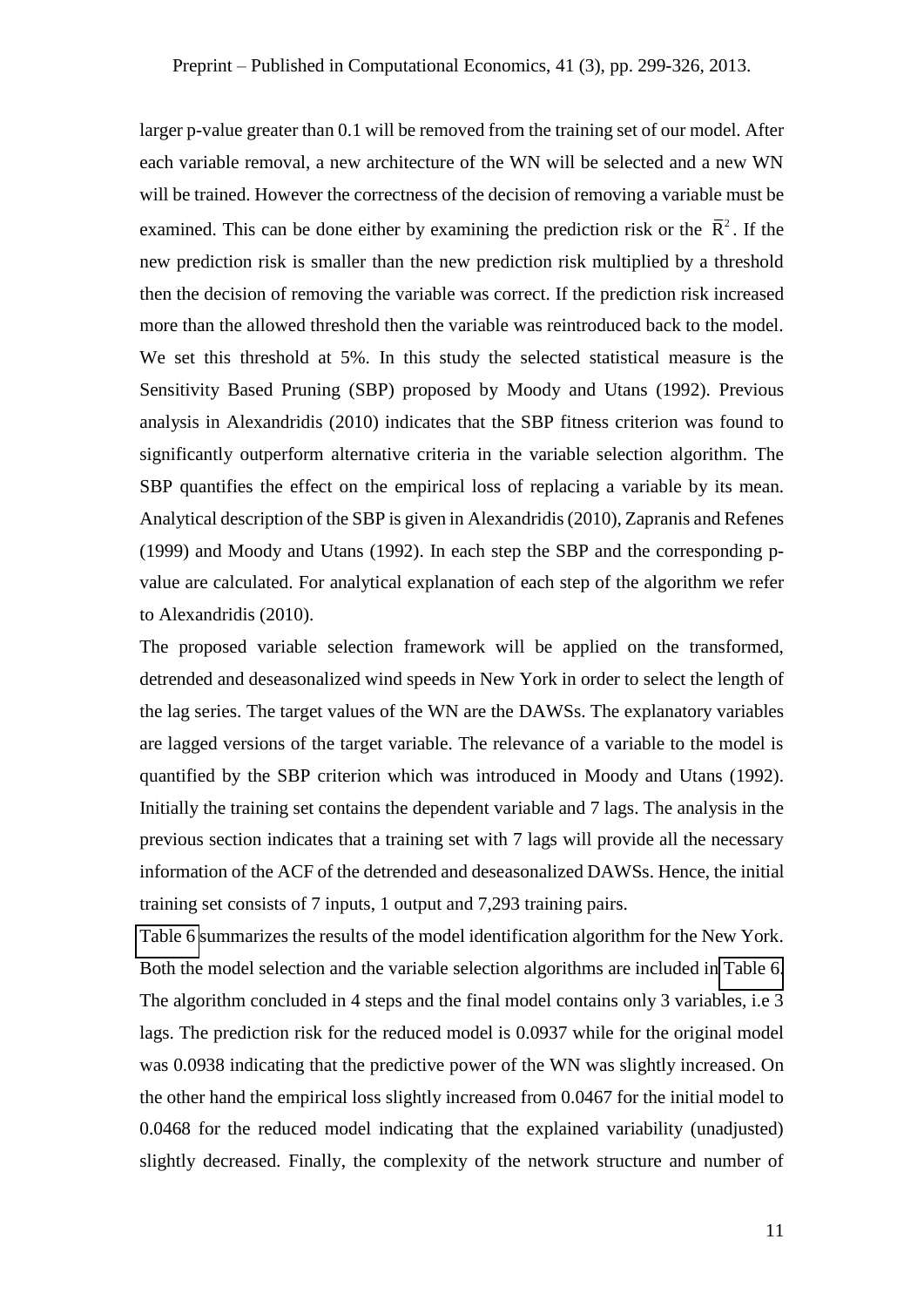<span id="page-12-0"></span>parameters were significantly reduced in the final model. The initial model needed 1 hidden unit (HU) and 7 inputs. Hence, 23 parameters were adjusted during the training phase. Hence the ratio of the number of training pairs n to the number of parameters p was 317.4. In the final model only 2 HU and 3 inputs were used. Hence only 18 parameters were adjusted during the training phase and the ratio of the number of training pairs n to the number of parameters p was 405.6.

The proposed algorithm suggests that a WN needs only 3 lags to extract the autocorrelation from the data while the linear model needed 4 lags. A closer inspection of [Table 6](#page-30-0) reveals that the WN with 3 and 4 lags have the same predictive power insample and out-of-sample. Hence, we chose the simpler model.

The daily values of the speed of mean reversion function  $a_i(t)$  (7,293 values) are depicted in [Fig. 11.](#page-29-5) Since there are 3 significant lags, there are three mean-reverting functions. Our results indicate that the speed of mean reversion is not constant. On the contrary, its daily variation is quite significant; this fact naturally has an impact on the accuracy of the pricing equations and it has to be taken into account, Alaton et al. (2002). Intuitively, it was expected  $a_i(t)$  not to be constant. If the wind speed today is away from the seasonal average then it is expected that the speed of mean reversion to be high; i.e. wind speed cannot deviate from its seasonal mean for long periods.

Examining the second part of [Fig. 5](#page-26-1) we conclude that the autocorrelation was successfully removed from the data; however, the seasonal autocorrelation in the squared residuals is still present as it is shown in [Fig. 6.](#page-26-2) We will remove the seasonal autocorrelation using equation (5). The estimated parameters are presented in [Table 7](#page-30-1)  and as it was expected their values are similar to those of the case of the linear model. In [Fig. 7](#page-26-3) the empirical and the fitted seasonal variance is presented. The variance is higher at winter period while it reaches its minimum during the summer period.

Finally, examining the final residuals of the WN model, we observe that the distribution of the residuals is very close to the normal distribution as it is shown in [Fig. 8](#page-27-0) while the autocorrelation was successfully removed from the data. In addition we observe an improvement in the distributional statistics in contrast to the case of the linear model. The distributional statistics of the residuals are presented in [Table 8.](#page-30-2)

Concluding, the distributional statistics of the residuals indicate that in-sample the two models can accurate represent the dynamics of the DAWSs however an improvement is evident when a nonlinear nonparametric WN is used.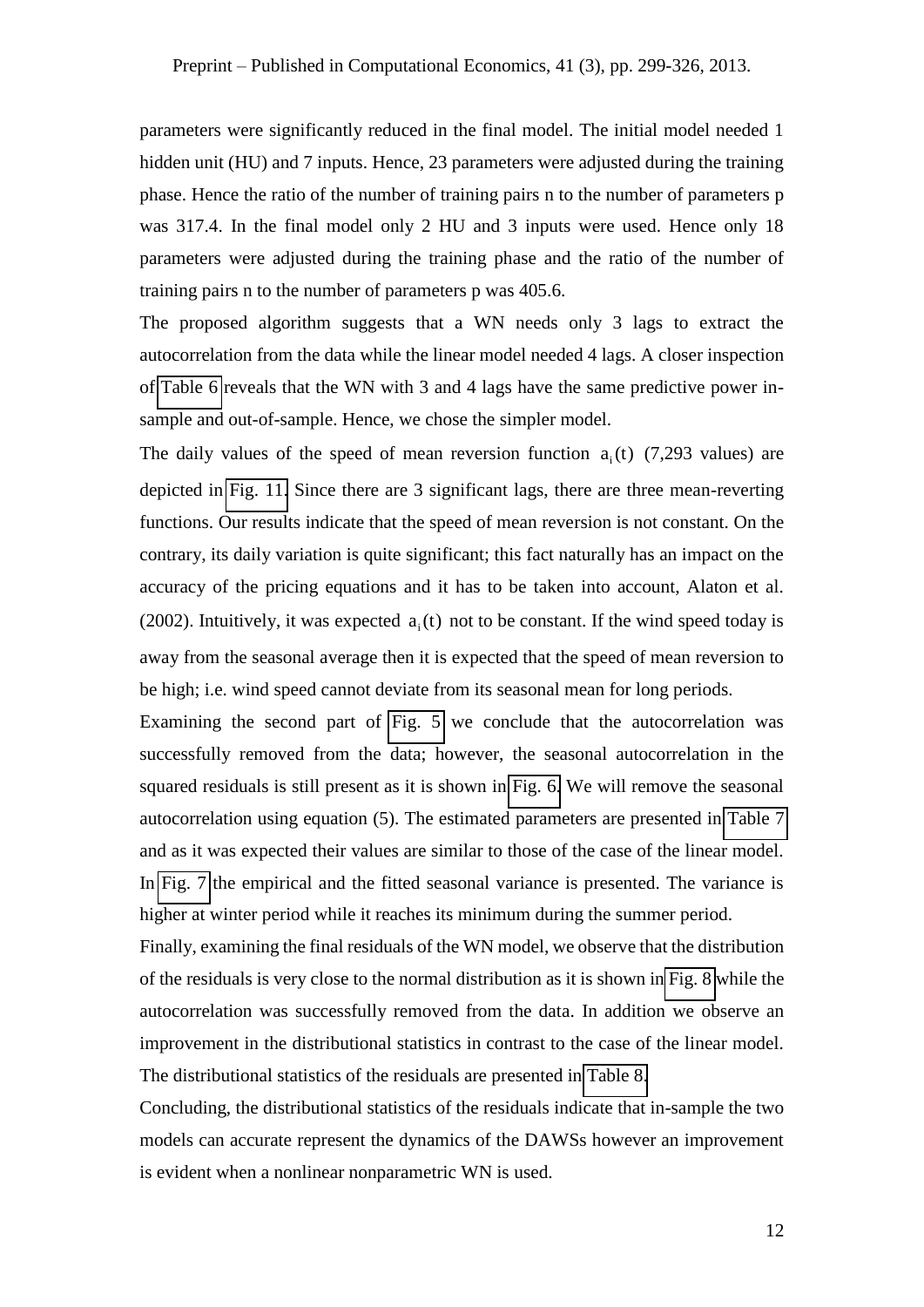#### **5. Forecasting daily average wind speeds**

In this section the proposed model will be validated out-of-sample. In addition the performance of the model will be tested against two models, first, against the linear model previously described and second, against the simple persistent method usually referred as benchmark. The linear model is the AR(4) model described in the previous section. The persistent method assumes that the today's and tomorrow's DAWSs will be equal, i.e.  $W^*(t+1) = W(t)$  where the W<sup>\*</sup> indicates the forecasted value.

The three models will be used for forecasting DAWSs for two different periods. Usually wind derivatives are written for a period of a month. Hence, DAWSs for 1 and 2 months will be forecasted. The out-of-sample dataset correspond to the period from January 1<sup>st</sup> to February 28th 2008 and were not used for the estimation of the linear and nonlinear models. Note that our previous analysis reveals that the variance in higher in the winter period indicating that it is more difficult to forecast accurately DAWS for these two months. In order to compare our results, the Monte Carlo approach is followed. We simulate 10.000 paths and calculate the average error criteria.

In [Table 9](#page-30-3) the performance of the three methods when the forecast window is one month is presented. Various error criteria are estimated like the Mean, Median and Maximum Absolute Error (Max. AE), the Mean Square Error (MSE), the Position of Change in Direction (POCID) and the Independent POCID. As it is shown on [Table 9](#page-30-3) our proposed method outperforms both the persistent and the AR(4) model. The AR(4) model performs better than the naïve persistent method however all error criteria are further improved when a nonlinear WN is used. The MSE is 16.3848 for the persistent method, 10.5376 for the AR(4) model and 10.4643 for the WN. In addition our model can predict more accurately the movements of the wind speed since the POCID is 80% for the WN and the AR(4) models while it is only 47% for the persistent method. Moreover the IPOCID is 37% for the proposed model while it is only 33% for the other two methods.

Next, the three forecasting methods are evaluated in two months day-ahead forecasts. The results are similar and presented in [Table 10.](#page-31-0) The proposed WN outperforms the other two methods. Only the Md. AE is slightly better when the AR(4) model is used. However the IPOCID is 38% for the AR(4) method while it is 43% for the WN. Also,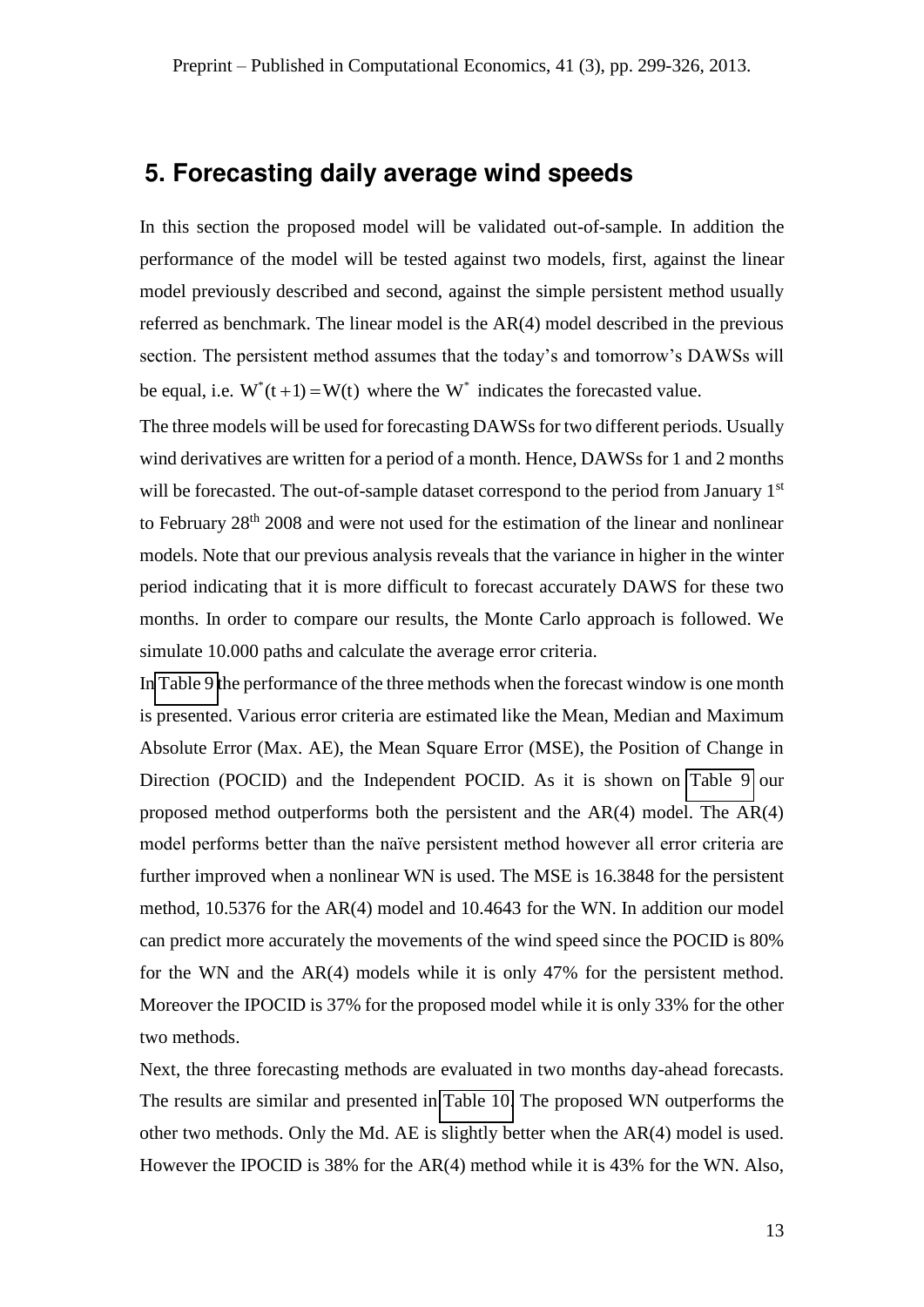our results indicate that the benchmark persistent method produces significantly worse forecasts.

Our results indicate that the WN can forecast the evolution of the dynamics of the DAWSs and hence they constitute an accurate tool for wind derivatives pricing.

In order to have a better insight of the performance of each method the cumulative average wind speed (CAWS) index is calculated. Since we are interested in weather derivatives, one common index is the sum of the daily rainfall index over a specific period. In

[Table](#page-31-1) 11 the estimation of three methods are presented. More precisely, the WN, the AR(4) as well as the historical burn analysis (HBA) method are compared. The HBA is a simple statistical method that estimates the performance of the index over the specific period the previous years and it is often used in the industry. In other words, is the average of 20 years of the index over the period of January and February and it serves as a benchmark.

<span id="page-14-0"></span>The final row of

[Table](#page-31-1) 11 presents the actual values of the cumulative rainfall index. An inspection of [Table](#page-31-1) 11 reveals that the WN significantly outperforms the other two methods. For the first case,

Where forecasts for one month ahead are estimated, the forecast of the CAWS index using WN is 312.7 while the actual index is 311.2. On the other hand the forecast using the AR(4) model is 305.1. However, when the forecast period increases the forecast of the AR(4) model significantly deviates. More precisely, for the second case, the forecast of the WN is 591.1 while the actual index is 600.6 and the AR(4) forecast is 579.5. Finally, we have to mention that the WN use less information than the AR(4) model, since in the case of WN only the information of 3 lags are used.

Since we are interested in wind derivatives and the valuation of wind contracts, next an illustration of the performance of each method using a theoretical contract is presented. A common wind contract has a tick size of 0.1 knots and pays 20\$ per tick size. Hence, for the case of an one month contract the AR(4) method underestimates the contract size for 1,200\$ while the WN overestimates the contract for 300\$ only. Similarly for the case of a two month contract the AR(4) method underestimates the contract size for 4,220\$ while the WN underestimates the contract for 1,900\$.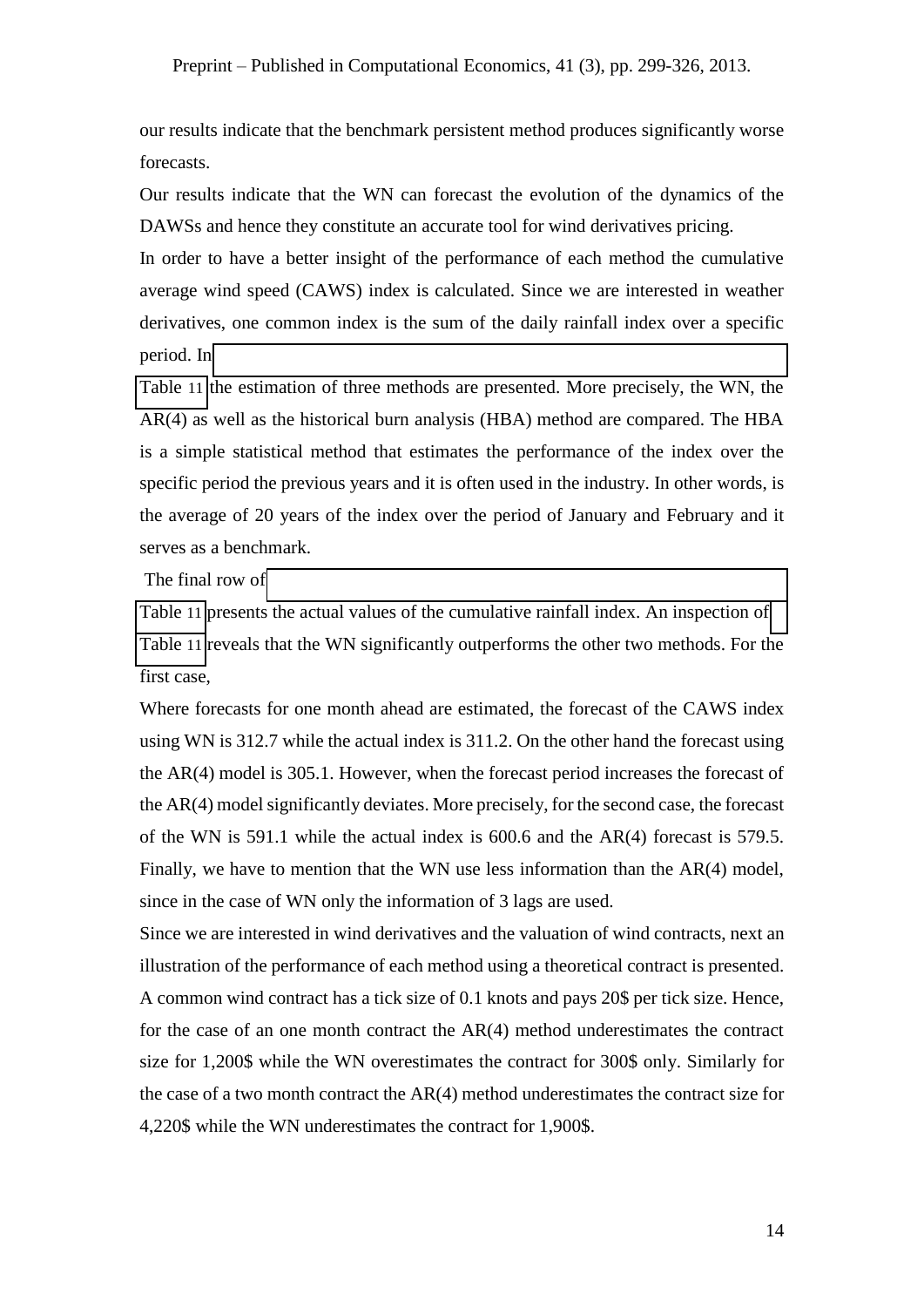Incorporating meteorological forecasts can lead to a potentially significant improvement of the performance of the proposed model. Meteorological forecasts can be easily incorporated in both the linear and the WN models previously presented. A similar approach was followed for temperature derivatives by Dorfleitner and Wimmer (2010) for temperature derivatives. However, this method cannot be always applied. Despite great advances in meteorological science, weather still cannot be predicted precisely and consistently and forecasts beyond 10 days are not considered accurate, Wilks (2011). If the day that the contract is traded is during or close to the life of the derivative (during the period that wind measurements are considered) the meteorological forecasts can be incorporated in order to improve the performance of the methods. However, very often weather derivatives are traded long before the start of the life of the derivative. More precisely, very often weather derivatives are traded months or even a season before the starting day of the contract. In this case, meteorological forecasts cannot be used.

#### **6. Pricing Wind Derivatives**

In this section the pricing formulas for wind derivatives are presented under the assumption of a normal driving noise process. The analysis that performed in the previous section indicates the assumption that the final residuals, after dividing out the seasonal variance, follow a normal distribution is justified.

When the market is complete, a unique risk-neutral probability measure  $Q \sim P$  can be obtained, where P is the real world probability measure. This change of measure turns the stochastic process into a martingale. Hence, financial derivatives can be priced under the risk-neutral measure by the discounted expectation of the derivative payoff.

The weather market is an incomplete market in the sense that the underlying weather derivative cannot be stored or traded. Moreover the market is relatively illiquid. In principle, (extended) risk-neutral valuation can be still carried out in incomplete markets, (Xu et al. 2008). However, in incomplete markets a unique price cannot be obtained using the no-arbitrage assumption. In other words, many equivalent martingales exist and as a result, only bounds for prices on contingent claims can be provided, (Xu et al. 2008).

The change of measure from the real world to the risk-neutral world under the dynamics of a BM can be performed using the Girsanov theorem. The Girsanov theorem tells us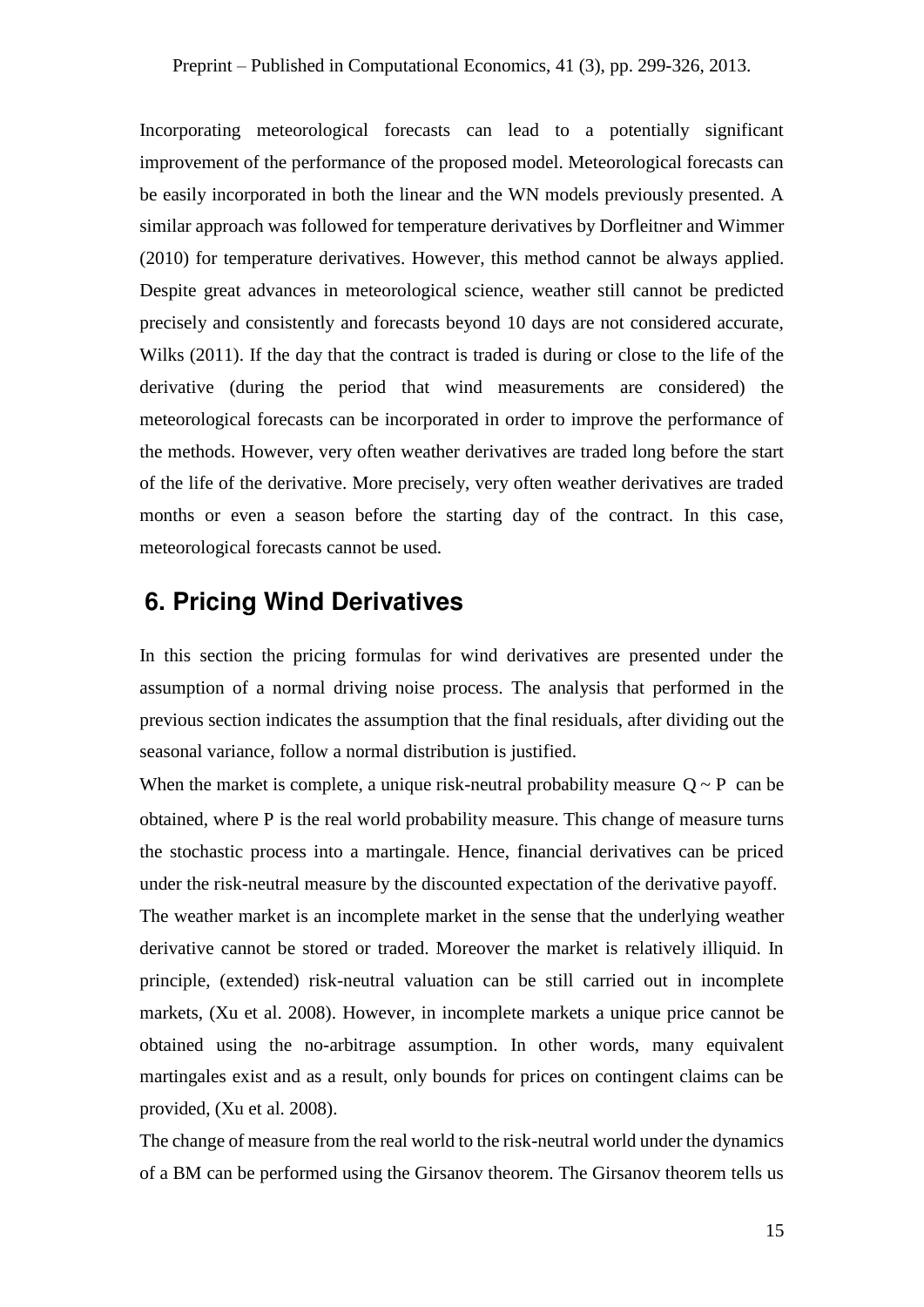how changes in the measure affect a stochastic process. Then the discounted expected payoff of the various weather contracts can be estimated. However, in order to estimate the expected payoff of each derivative, the solution of the stochastic differential equation that describes the wind speed dynamics must be solved. This can be done by applying the Itô's Lemma when a BM is considered.

<span id="page-16-0"></span>The statistical analysis indicates that the transformed DAWSs can be modeled by a vectorial mean reverting Ornstein-Uhlenbeck process where the speed of mean reversion variable is a function of time:

$$
dW_t^{(l)} = S(t) + \kappa(t) \left( W_{t-1}^{(l)} - S(t-1) \right) dt + I_p \sigma(t) dB_t \qquad (12)
$$

where S(t) is the seasonal function,  $\sigma(t)$  is the seasonal variance which is bounded by zero,  $\kappa(t)$  is the speed of mean reversion and  $B_t$  is the driving noise process.

Using the Girsanov's theorem, under the risk neutral measure  $Q \sim P$ , we have that:

$$
dB_t^{\theta} = dB_t - \theta(t) \tag{13}
$$

where  $\theta(t)$  is the market price of wind risk and

$$
\int_0^T \theta^2(t) dt < \infty \tag{14}
$$

Hence, applying Itô Formula on equations (12) and (13) the solution of the transformed DAWS  $\tilde{\mathbf{W}}^{(1)}(t)$  under the risk neutral measure O is given by:

$$
W_t^{(1)} = S(t) + e^{\int_0^t \kappa(z)dz} \left( W_0^{(1)} - S(0) \right) + e^{\int_0^t \kappa(z)dz} \int_0^t \sigma(s) \theta(s) e^{-\int_0^s \kappa(z)dz} I_p ds
$$
  
+ 
$$
e^{\int_0^t \kappa(z)dz} \int_0^t \sigma(s) e^{-\int_0^s \kappa(z)dz} I_p dB_t^{\theta}
$$
 (15)

The proposed model is an extension of the CAR(p) introduced by (Brockwell and Marquardt 2005) and applied by (F. E. Benth and Saltyte-Benth 2009) in wind derivative pricing. Hence, we follow a similar pricing approach presented in (F. E. Benth and Saltyte-Benth 2009).

The transformed, detrended and deseasonalized DAWS  $\tilde{W}_{A}^{(1)} = W_{A}^{(1)} - S(t)$  are normally distributed with mean: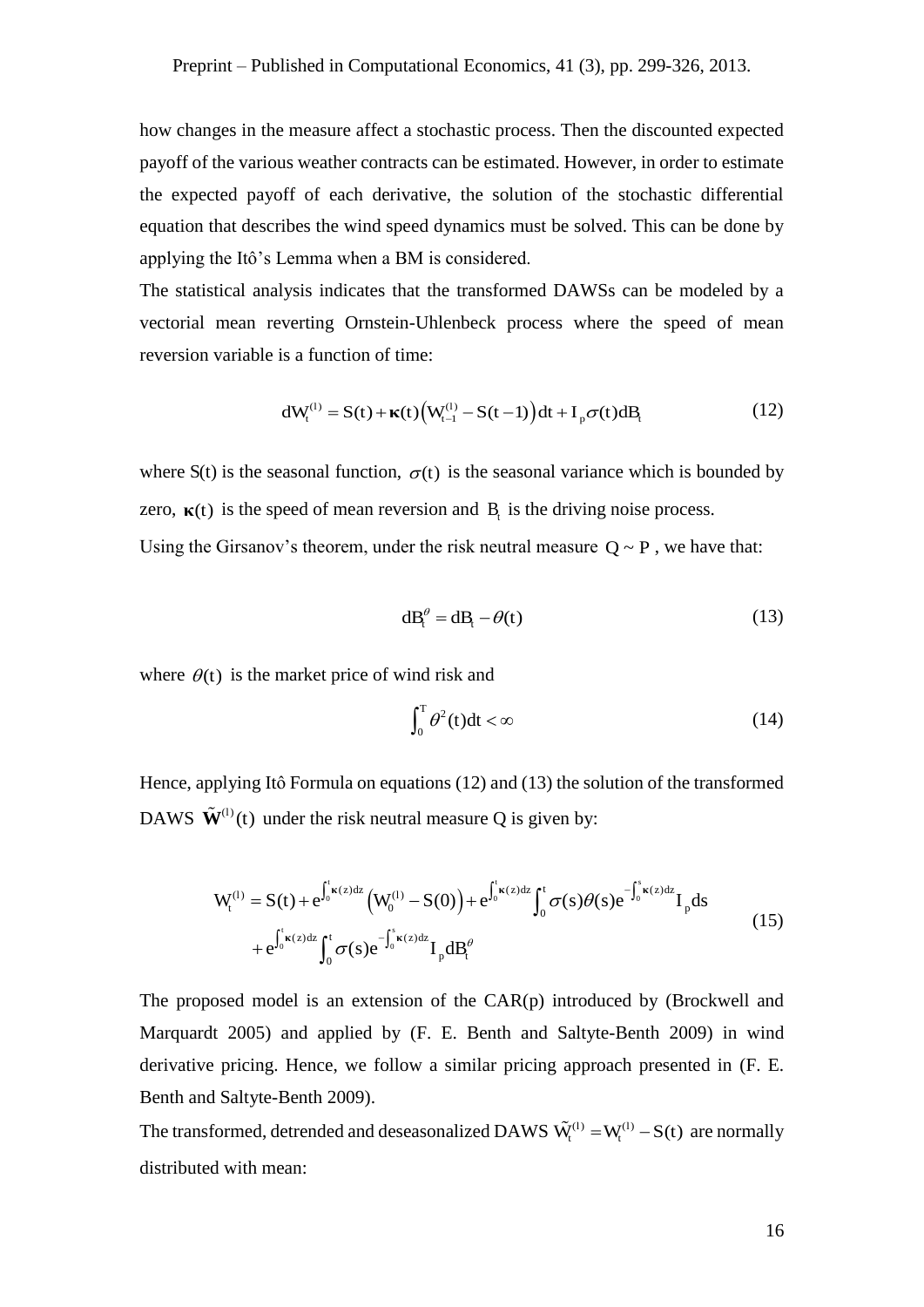$$
\mu_{\theta}(t,s,\tilde{W}_{t}^{(1)}) = I_{p}'e^{\int_{t}^{s}\kappa(z)dz}\tilde{W}_{s}^{(1)} + e^{\int_{t}^{s}\kappa(z)dz}\int_{t}^{s}\left\{I_{p}'e^{-\int_{t}^{u}\kappa(z)dz}I_{p}\right\}\sigma(u)\theta(u)du
$$
 (16)

And variance

$$
\Sigma^{2}(\mathbf{t}, \mathbf{s}) = e^{2\int_{\mathbf{t}}^{\mathbf{s}} \mathbf{\kappa}(z) dz} \int_{\mathbf{t}}^{\mathbf{s}} \sigma^{2}(\mathbf{s}) \left\{ \mathbf{I}_{p}' e^{-2\int_{\mathbf{t}}^{\mathbf{u}} \mathbf{\kappa}(z) dz} \mathbf{I}_{p} \right\} d\mathbf{u}
$$
 (17)

#### **6.1. The market price of wind risk**

The wind index is not a tradeable asset, hence the wind derivatives market is a classical incomplete market. In incomplete markets, the derivative contract cannot be replicated by the underlying index. Moreover, in incomplete markets there are infinite equivalent martingale measures. Here, we limit our choices by selecting a parametric class of probabilities  $Q^{\theta}$ , where  $\theta(t)$  is square integrable function as it is assumed by equation (14).

The parameter  $\theta(t)$  is called the market price of wind risk. The choice of  $\theta(t)$  actually captures the risk preference of the market participants. In other words, it reflects the trader's view on exposing themselves to risk, Benth (2004). The parameter  $\theta(t)$  was introduced in our model by applying the Girsanov's theorem. The change of measure of an asset's stochastic process is closely related to the concept of the market price of risk, Xu et al. (2008). Actually the drift rate of the asset's stochastic process is corrected by a parameter that reflects the market price of risk, Xu et al. (2008).

In most studies so far the market price of risk in the weather market was considered zero. However, recently many studies examine the market price of risk and found that it is different than zero.

The most common approach in estimating the market price of risk is the one presented in Alaton et al. (2002) and it was followed by Bellini (2005), Benth et al. (2009) and Hardle and Lopez Cabrera (2011). Alaton et al. (2002) suggest that the market price of risk can be estimated from the market data. More precisely the market price of risk is derived as follows: we examine what value of the  $\theta(t)$  gives a price from the theoretical model that fits the observable market price.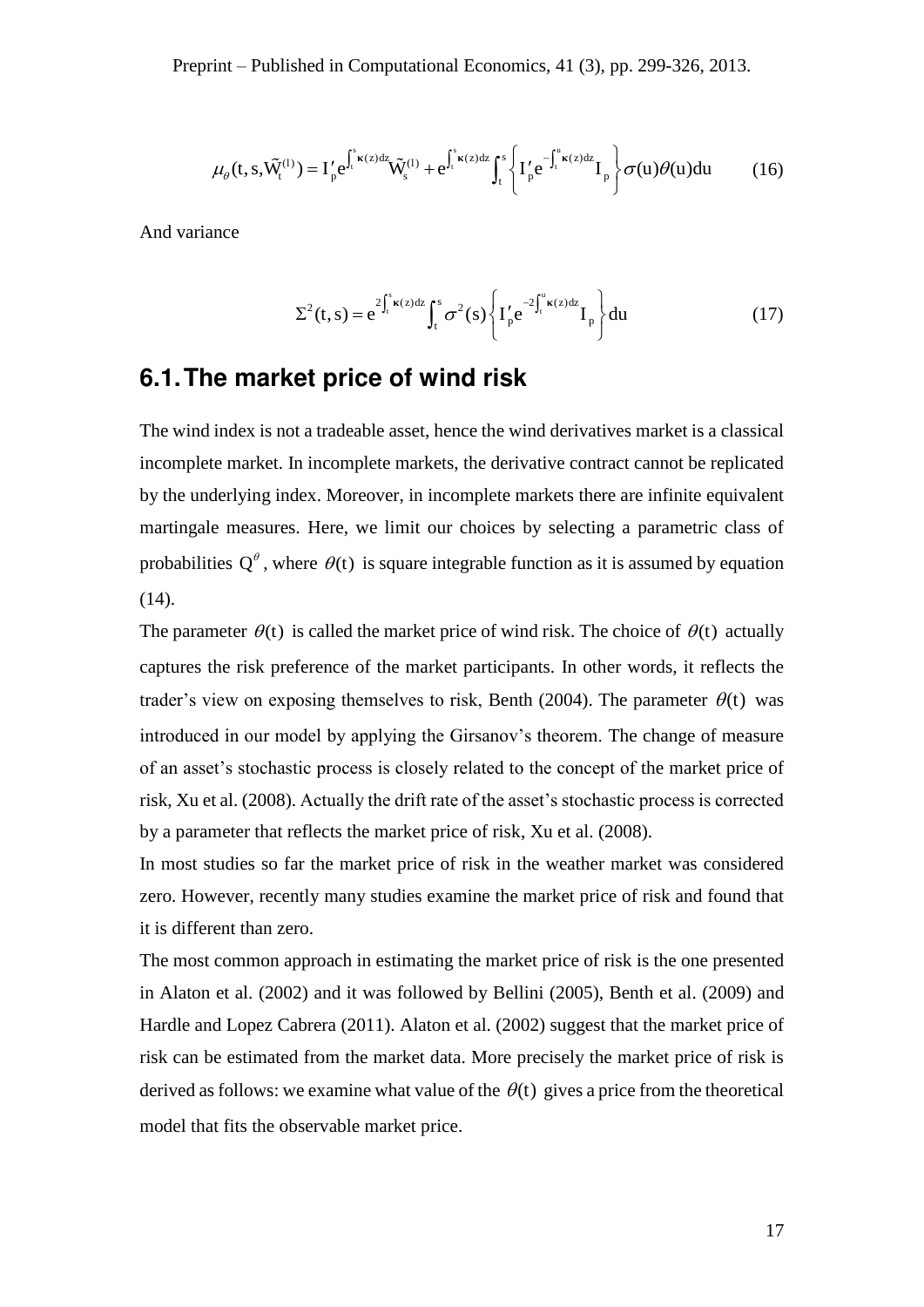<span id="page-18-0"></span>In Hardle and Lopez Cabrera (2011), the implied market price of risk from Berlin was estimated. Their results indicate that the market price of risk for CAT derivatives is different from zero and shows a seasonal structure that increases as the expiration date of the temperature future increases. Alternatively, Turvey (2005) proposed to estimate the market price of risk by using the capital asset pricing model. Cao and Wei (2004) and Richards et al. (2004) apply a generalized Lucas' (1978) equilibrium pricing model to study the market price of risk. In that framework direct estimation of the weather risk's market price is avoided, Xu et al. (2008). Their findings indicate that the market price of risk associated with the temperature variable is significant. They also conclude that the market price of risk affects option values much more than forward prices, mainly due to the payoff specification.

The market price of wind risk is necessary in pricing wind derivatives. However, in order to estimate  $\theta$  the actual prices of derivatives are required. Since the shutdown of the US Future Exchange wind derivatives are traded only in the OTC market and as a result it is hard to obtain market data. Hence, it is very difficult to estimate the market price of wind risk. However, the trading volume of wind derivatives is increasing every year, (WRMA 2010) and it is expected that wind derivatives will be soon included in the listed products of the CME.

A solution to this problem is presented by Benth et al. (2009) where they study the market price of risk for temperature derivatives in various Asian cities. The market price of risk was estimated by calibrating model prices. Their results indicate that the market price of risk for Asian temperature derivatives is different from zero and shows a seasonal structure that comes from the seasonal variance of the temperature process. Their empirical findings suggest that by knowing the formal dependence of the market price of risk on seasonal variation, one can infer the market price of risk for regions where weather derivative market does not exist.

Similar, in Huang et al. (2008) a pricing method for temperature derivatives in Taiwan is presented. Since, no active weather market exists in Taiwan the parameter  $\theta$  is approximated by a function of the market price of risk of the Taiwan Stock Exchange. As it is already mentioned, the market price of risk is connected with the risk preference of the market participants. Alternatively, utility functions that describe the risk reference of the market preference can be applied. For example in Xu et al. (2008) an indifference pricing approach which is based on utility maximization is proposed.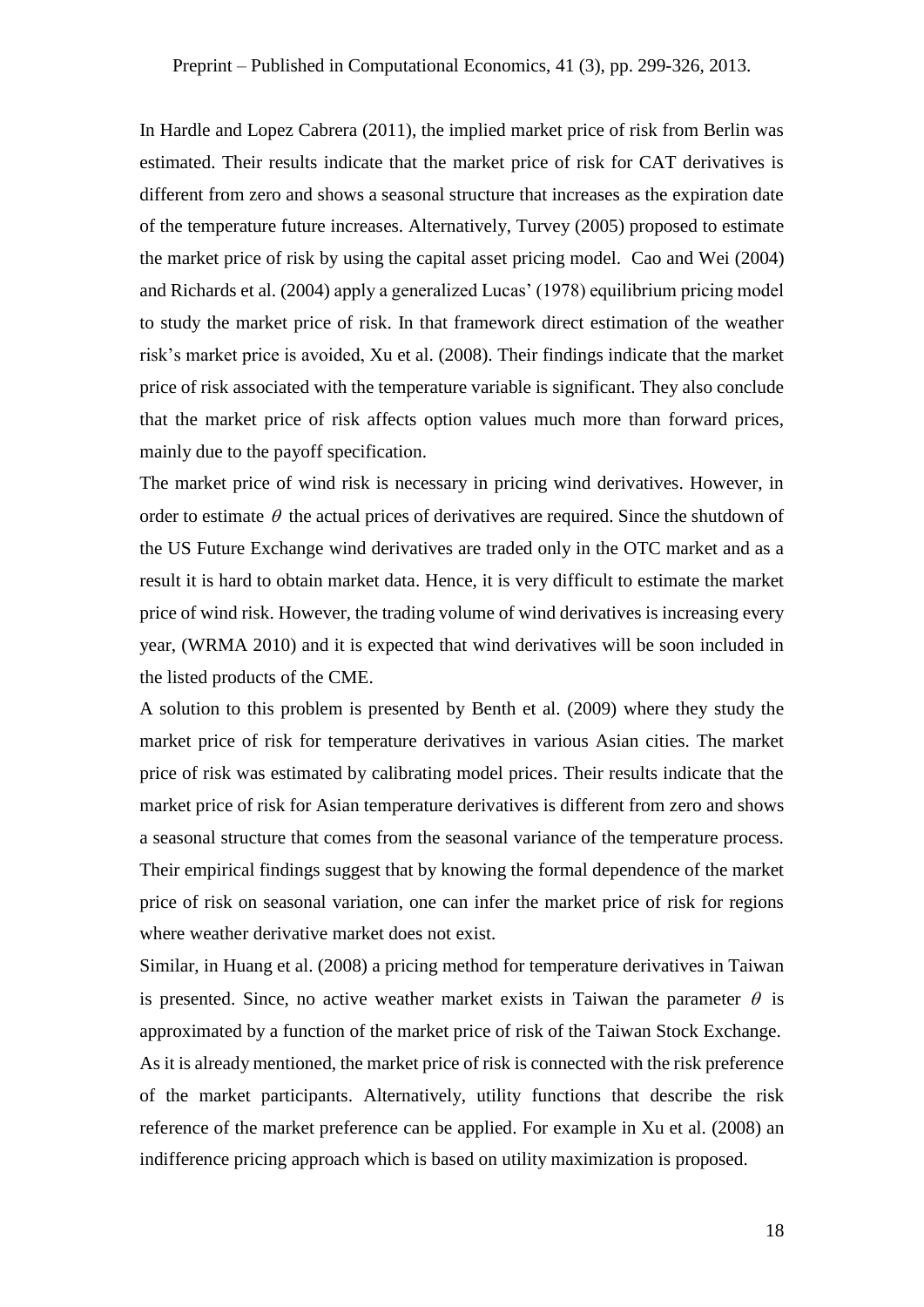#### **6.2. The cumulative average wind speed index**

In this section we derive the pricing equation for the Cumulative Average Wind Speed Index (CAWS). The CAWS index is the sum of the DAWSs over a specific period  $[\tau_1, \tau_2]$  and it is given by:

$$
CAWS = \int_{\tau_1}^{\tau_2} W(s)ds
$$
 (18)

Our aim is to give a mathematical expression for the CAWS futures prices. If Q is the risk-neutral probability and r is the constant compounding interest rate, then the arbitrage-free future price of a CAWS contract at time  $t \leq \tau_1 < \tau_2$  is given by:

$$
e^{-r(\tau_2 - 1)} E_Q \bigg[ \int_{\tau_1}^{\tau_2} W(s) ds - F_{\text{CAWS}} \left( t, \tau_1, \tau_2 \right) | \mathcal{F}_t \bigg] = 0 \tag{19}
$$

and since  $F_{CAWS}$  is  $\mathcal{F}_{A}$  adapted we derive the price of a CAWS futures to be

$$
F_{\text{CAWS}}\left(t, \tau_1, \tau_2\right) = E_Q\left[\int_{\tau_1}^{\tau_2} W(s)ds \,|\, \mathcal{F}_1\right] \tag{20}
$$

To derive the future price, we must calculate the conditional expectation of  $W(s)$  given  $\mathcal{F}_t$ , for  $s \geq t$ . This is done in the following Lemma first presented in F. E. Benth and Saltyte-Benth (2009). For reasons of completeness we reproduce this Lemma here. **Lemma 1.** Let  $0 \le t \le s \le T$ , then for  $l \in [0,1]$  it holds that

$$
E_Q\left[W(s) | \mathcal{F}_t\right] = M_{1/1}\left(1 + 1\left(S(s) + \mu_\theta\left(t, s, \tilde{W}_t^{(1)}\right), 1^2 \Sigma^2(t, s)\right)\right) \tag{21}
$$

<span id="page-19-0"></span>where  $M_k(a, b^2)$  is the k<sup>th</sup> moment of a normal random variable with mean a and variance b<sup>2</sup> and  $\mu_{\theta} (t, s, \tilde{W}_t^{(1)})$  and  $\Sigma^2 (t, s)$  are given by (16) and (17) respectively.

**Proof.** From equations (1) and (15) we have that the wind speed at time s given  $\mathcal{F}$ can be represented (for  $1 \neq 0$ ) as

$$
W(s) = \left[1\left(S(s) + \mu_{\theta}\left(t, s, \tilde{W}_{t}^{(1)}\right) + \Sigma(t, s)\right)Z + 1\right]^{\frac{1}{\sqrt{3}}}.
$$

where Z is a standard normally distributed random variable independent of  $\mathcal{F}_t$ . Further,  $\mu_{\theta}$  (t, s,  $\tilde{W}_{t}^{(1)}$ ) is  $\tilde{\mathcal{F}}$ -measurable. Hence, the result follows from a direct calculation. The lognormal case  $1 = 0$  follows similarly.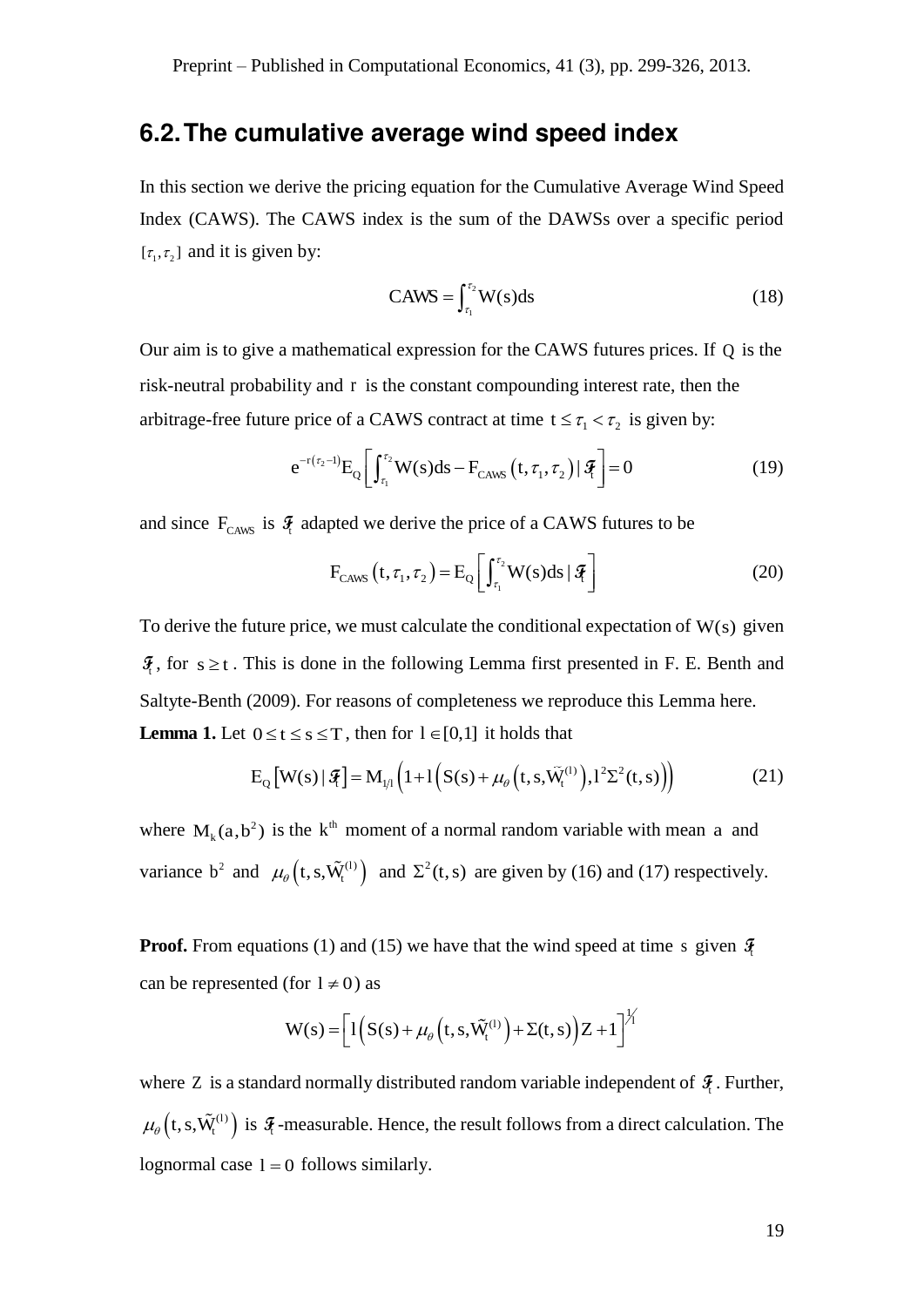Hence, the arbitrage-free price of the CAWS index it easily follows from Lemma 1.

**Proposition 1.** The arbitrage-free price of CAWS index at time  $t \le \tau_1 < \tau_2$  is given by:

$$
F_{CANS}(t, \tau_1, \tau_2) = \int_{\tau_1}^{\tau_2} \left( M_{1/1} \left( 1 + 1 \left( S(s) + \mu_\theta \left( t, s, \tilde{W}_t^{(1)} \right), l^2 \Sigma^2(t, s) \right) \right) \right) ds \tag{22}
$$

where  $M_k(a, b^2)$  is the k<sup>th</sup> moment of a normal random variable with mean a and variance b<sup>2</sup> and  $\mu_{\theta} (t, s, \tilde{W}_t^{(1)})$  and  $\Sigma^2 (t, s)$  are given by (16) and (17) respectively.

**Proof.** We have from (20) that

$$
F_{\text{CAWS}}\left(t, \tau_1, \tau_2\right) = E_Q\bigg[\int_{\tau_1}^{\tau_2} W(s)ds \mid \mathcal{F}\bigg]
$$

and using Itô's isometry we can interchange the expectation and the integral which results to

$$
E_Q\bigg[\int_{\tau_1}^{\tau_2} W(s)ds \,|\,\mathcal{F}\bigg] = \int_{\tau_1}^{\tau_2} E_Q\big[W(s) \,|\,\mathcal{F}\big]ds
$$

and from a direct application from Lemma 1 we have that

$$
F_{CANS} (t, \tau_1, \tau_2) = \int_{\tau_1}^{\tau_2} \left( M_{1/l} \left( 1 + l \left( S(s) + \mu_\theta \left( t, s, \tilde{W}_t^{(1)} \right), l^2 \Sigma^2(t, s) \right) \right) \right) ds
$$

 $\Box$ 

### **6.3. The Nordix wind speed index**

In this section we derive the pricing equations for the Nordix Wind Speed index which is the index that the US Future Exchange used to settle wind derivatives. The Nordix Index is given by:

$$
I(\tau_1, \tau_2) = 100 + \sum_{s=\tau_1}^{\tau_2} (W(s) - w_{20}(s))
$$
\n(23)

and measures the daily wind speed deviations from the mean of the past 20 years over a period  $[\tau_1, \tau_2]$ .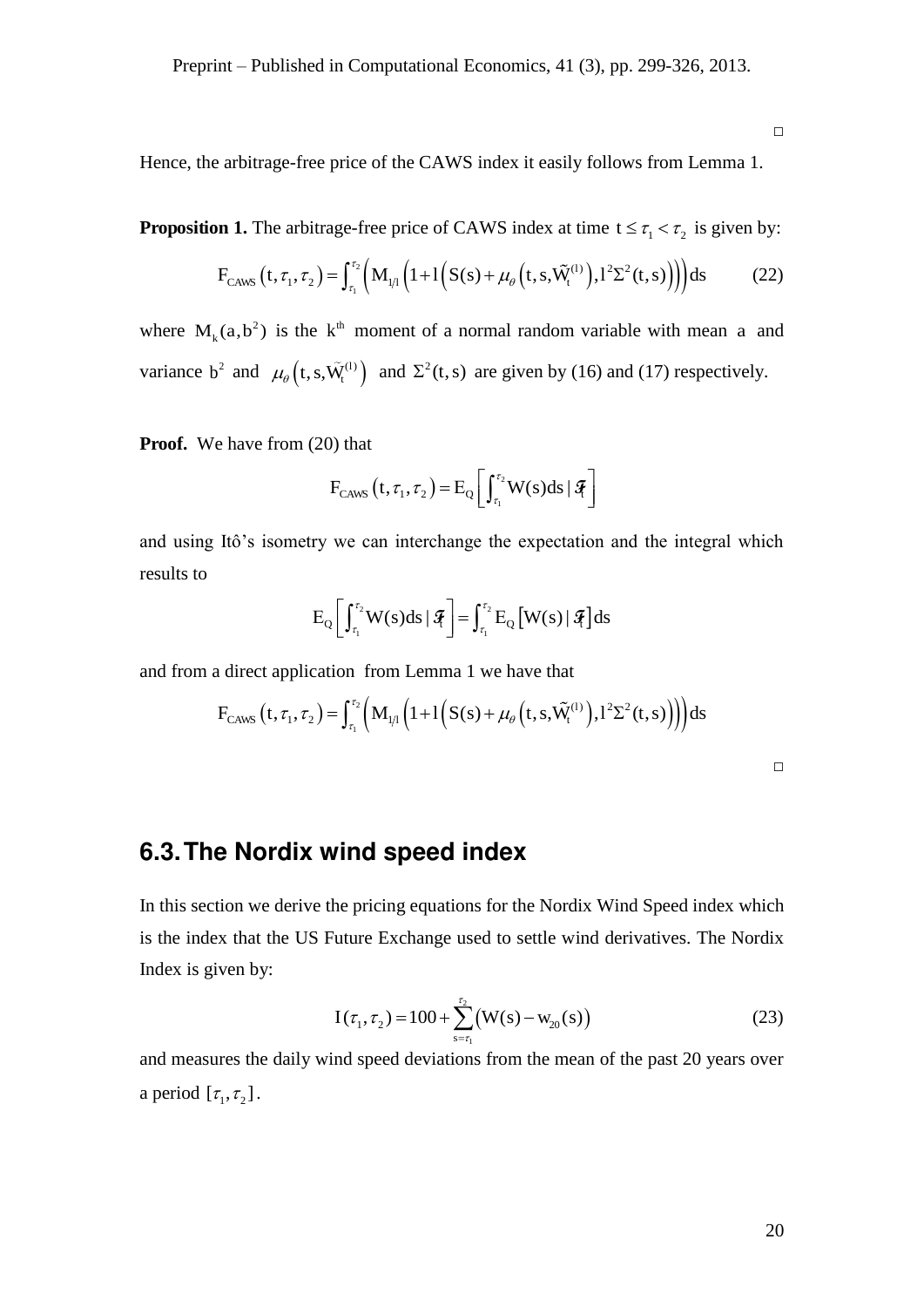<span id="page-21-0"></span>**Proposition 2.** The arbitrage-free price of a Nordix Wind Future Speed index at time  $t \leq \tau_1 < \tau_2$  is given by:

$$
F_{NWI}(t, \tau_1, \tau_2) = 100 - \sum_{s=\tau_1}^{\tau_2} w_{20}(s)
$$
  
+ 
$$
\sum_{s=\tau_1}^{\tau_2} M_{1/I} \left( 1 + 1 \left( S(s) + \mu_\theta(t, s, \tilde{W}_t^{(1)}) , 1^2 \Sigma^2(t, s) \right) \right)
$$
 (24)

where  $M_k(a, b^2)$  is the k<sup>th</sup> moment of a normal random variable with mean a and variance  $b^2$ .

**Proof.** If Q is the risk-neutral probability and r is the constant compounding interest rate, the arbitrage-free price of Nordix Wind Future index at time  $t \le \tau_1 < \tau_2$  is given by:

$$
e^{-r(\tau_2 - t)} E_Q \left[ 100 - \sum_{s = \tau_1}^{\tau_2} w_{20}(s) + \sum_{s = \tau_1}^{\tau_2} W(s) - F_{NM}(t, \tau_1, \tau_2) \, | \, \mathcal{F} \right] = 0 \tag{25}
$$

and since  $F_{NMI}(t, \tau_1, \tau_2)$  is  $\mathcal{F}_t$  adapted we derive the price of a Nordix Wind Future Index to be:

$$
F_{NWI}(t, \tau_1, \tau_2) = 100 - \sum_{s=\tau_1}^{\tau_2} w_{20}(s) + E_Q \left[ \sum_{s=\tau_1}^{\tau_2} W(s) | \mathcal{F}_t \right]
$$
(26)

Applying the Lemma 1 we find the explicit solution for the price of the Nordix Wind Future Index:

$$
F_{NM} (t, \tau_1, \tau_2) = 100 - \sum_{s=\tau_1}^{\tau_2} w_{20}(s)
$$
  
+ 
$$
\sum_{s=\tau_1}^{\tau_2} M_{1/l} \left( 1 + 1 \left( S(s) + \mu_\theta(t, s, \tilde{W}_t^{(1)}) \right), 1^2 \Sigma^2(t, s) \right)
$$

where  $M_k(a, b^2)$  is the k<sup>th</sup> moment of a normal random variable with mean a and variance  $b^2$ .

ゴ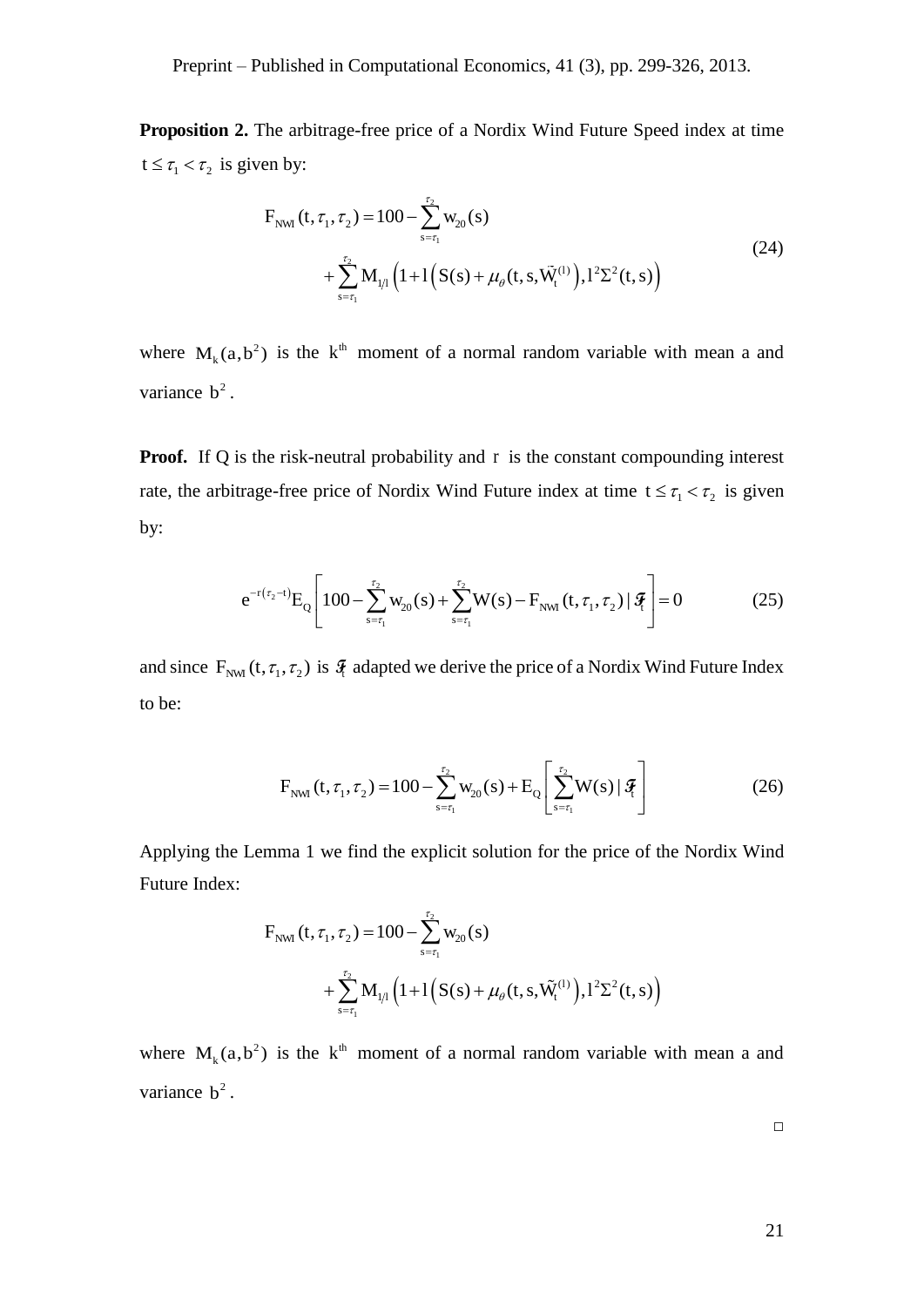### **7. Conclusions**

In this study DAWSs from New York were studied. Our analysis revealed strong seasonality in the mean and variance. The DAWSs were modeled by a mean reverting Ornstein-Uhlenbeck process in the context of wind derivatives pricing. In this study the dynamics of the wind generating process are modeled using a non-parametric nonlinear WN. Our proposed methodology was compared in-sample and out-of-sample against two methods often used in prior studies. The characteristics of the wind speed process are very similar to the process of daily average temperatures. Our results indicate a slight downward trend and seasonality in the mean and variance. In addition the seasonal variance is higher in the winter while it reaches its lower values during the summer period.

Our method is validated in a two month ahead out of sample forecast period. Moreover, the various error criteria produced by the WN are compared against the linear AR model and the persistent method. Results show that the WN outperforms the other two methods, indicating that WNs constitute an accurate model for forecasting DAWSs. More precisely the WN's forecasting ability is stronger in both samples. Testing the fitted residuals of the WN we observe that the distribution of the residuals is very close to the normal. Also, the WN needed only the information of the past 3 days while the linear method suggested a model with 4 lags. Finally, we provided the pricing equations for wind futures of the Nordix index. Although we focused on DAWSs our model can be easily adapted in hourly modeling.

Finally, the pricing formulas for wind derivatives are presented under the assumption of a normal driving noise process. More precisely the pricing formulas of futures contracts written on the CAWS index and Nordix wind speed index were presented. The results in this study are preliminary and can be further analyzed. More precisely

alternative methods for estimating the seasonality in the mean and in the variance can be developed. Alternative methods could improve the fitting to the original data as well as the training of the WN. In addition, the inclusion of meteorological forecasts can further improve the forecasting performance of the WNs.

Also, it is important to test the largest forecasting window of each method. Since meteorological forecasts of a window larger than few days are considered inaccurate this analysis will suggest the best model according to the desired forecasting interval.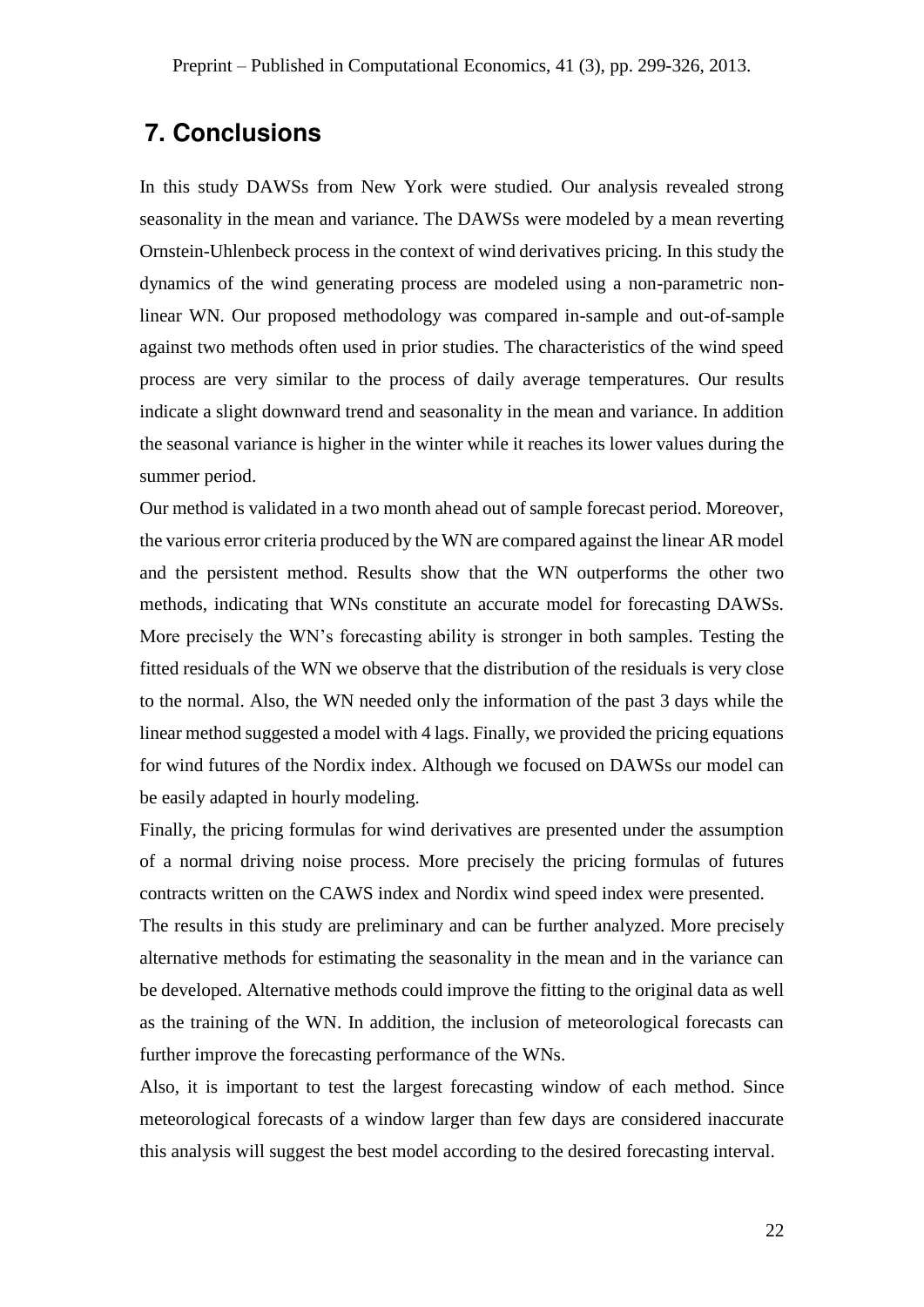Finally, a large scale comparison must be conducted. Testing the proposed methods as well as more sophisticated models, like general ARFIMA or GARCH, in various meteorological stations will provide a better insight in the dynamics of the DAWS as well as in the predictive ability of each method.

#### **Acknowledgement**

We would like to thank the anonymous referees for the constructive comments that substantially improved the final version of this paper.

#### **References**

- Ailliot, P., Monbet, V., & Prevosto, M. (2006). An autoregressive model with time-varying coefficients for wind fields. Envirometrics, 17, 107-117.
- Alaton P, Djehince B, Stillberg D (2002) On Modelling and Pricing Weather Derivatives. Applied Mathematical Finance, 9, 1-20
- Alexandridis, A. (2010). Modelling and Pricing Temperature Derivatives Using Wavelet Networks and Wavelet Analysis. University of Macedonia, Thessaloniki, Greece.
- Alexiadis, M. C., Dokopoulos, P. S., Sahsamanoglou, H. S., & Manousaridis, I. M. (1998). Short-term forecasting of wind speed and related electrical power Solar Energy, 63(1), 61-68.
- Barbounis, T. G., Theocharis, J. B., Alexiadis, M. C., & Dokopoulos, P. S. (2006). Long-term wind speed and power forecasting using local recurrent neural network models. Energy Conversion, IEEE Transactions on, 21(1), 273-284.
- Bellini F (2005) The weather derivatives market: Modelling and pricing temperature. Ph.D Thesis, University of Lugano, Lugano, Switzerland.
- Benth FE (2004) Option theory with stochastic analysis. Springer, Berlin.
- Benth, F. E., Hardle, W. K., & Lopez Cabrera, B. (2009). Pricing of Asian temperature risk. SFB649 Working Paper. Berlin: Humboldt-Universitat zu Berlin.
- Benth, F. E., & Saltyte-Benth, J. (2007). The volatility of temperature and pricing of weather derivatives. Quantitative Finance, 7(5), 553-561.
- Benth, F. E., & Saltyte-Benth, J. (2009). Dynamic Pricing of Wind Futures. Energy Economics, 31, 16- 24.
- Benth, J. r. a., & Benth, F. E. (2010). Analysis and modelling of wind speed in New York. Journal of Applied Statistics, 37(6), 893 - 909.
- Beyer, H. G., Degner, T., Hausmann, J., Hoffmann, M., & Rujan, P. Short-term prediction of wind speed and power outputof a wind turbine with neural netwroks. In 2nd European Congress on Intelligent Techniques and Soft Computing, Aachen, Germany, 20-23 September 1994
- Billinton, R., Chen, H., & Ghajar, R. (1996). Time-series Models for Reliability Evaluation of Power Systems Including Wind Energy. Microelectronics and Reliability, 36(9), 1253-1261.
- Brett, A. C., & Tuller, S. E. (1991). The Autocorrelation of Hourly Wind Speed Observations. Journal of Applied Meteorology, 30(6), 823-833, doi:doi:10.1175/1520- 0450(1991)030<0823:TAOHWS>2.0.CO;2.
- Brockwell, P. J., & Marquardt, T. (2005). Levy-driven and fractionality integrated ARMA process with continuous time parameter. Statistica Sinica, 15, 477-494.
- Brody C.D., Syroka J., Zervos M. (2002) Dynamical Pricing of Weather Derivatives. Quantitave Finance, 2, 189-198
- Brown, B. G., Katz, R. W., & Murphy, A. H. (1984). Time-series models to simulate and forecast wind speed and wind power, . Journal of Climate and Applied Meteorology, 23, 1184-1195.
- Cao, M., and Wei, J (2003) Weather derivatives: A new class of financial instruments. Working Paper, University of Toronto, Toronto.
- Cao M, Wei J (2004) Weather Derivatives valuation and market price of weather risk. Journal of Future Markets, 24 (1), 1065-1089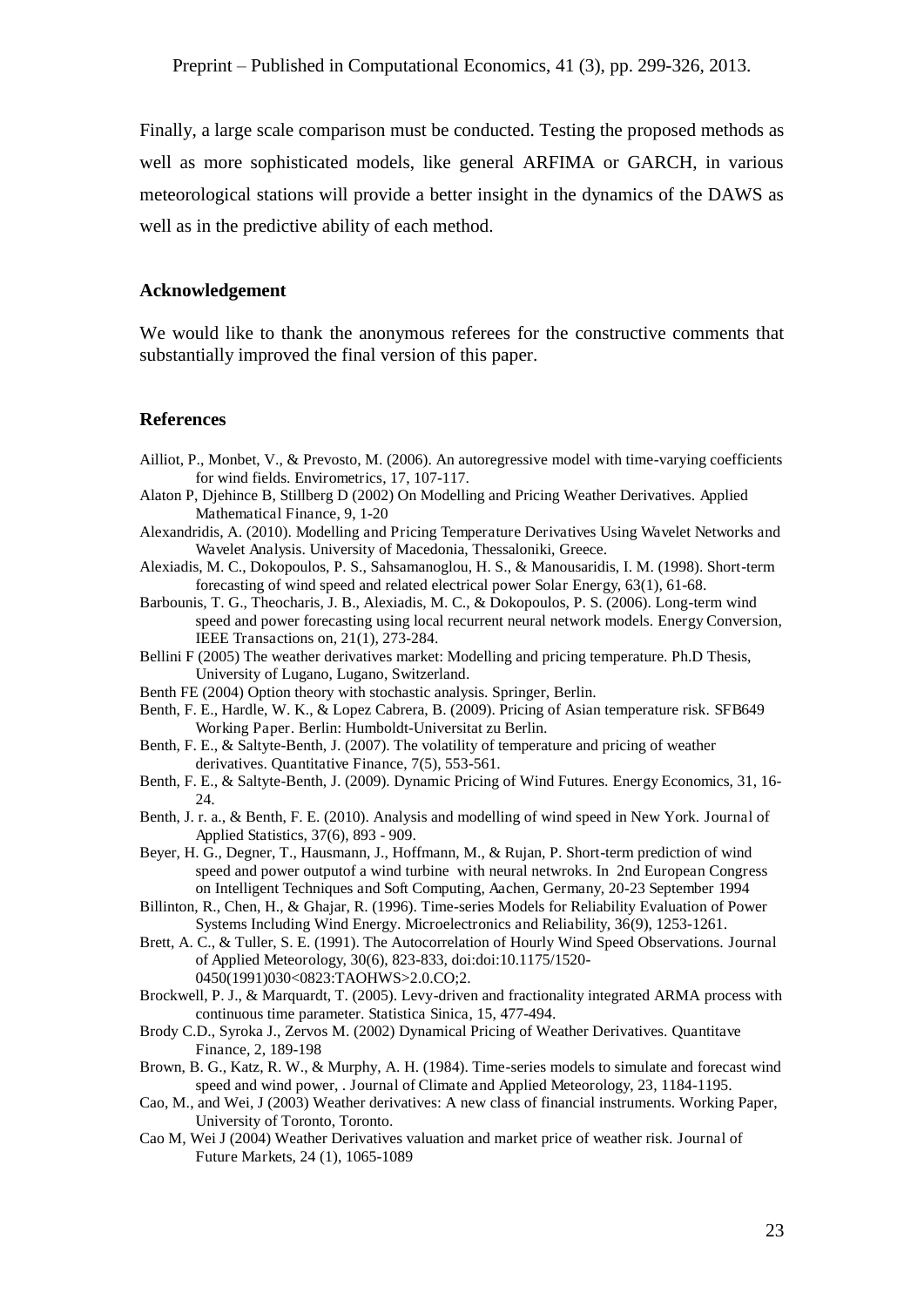- Caporin, M., & Pres, J. (2010). Modelling and forecasting wind speed intensity for weather risk management. Computational Statistics & Data Analysis, doi:doi:10.1016/j.csda.2010.06.019.
- Castino, F., Festa, R., & Ratto, C. F. (1998). Stochastic modelling of wind velocities time-series. Journal of Wind Engineering and Industrial Aerodynamics, 74-76, 141-151.
- Celik, A. N. (2004). A statistical analysis of wind power density based on the Weibull and Rayleigh models at the southern region of Turkey. Renewable Energy, 29(4), 593-604, doi:10.1016/j.renene.2003.07.002.
- Challis, S. (1999). Bright Forecast for Profits. Reactions, June edition.
- CME (2005). An Introduction to CME Weather Products.
	- http://www.cme.com/edu/res/bro/cmeweather. Accessed January 2007.
- Cripps, E., Nott, D., Dunsmuir, W. T. M., & Wikle, C. (2005). Space-Time Modelling of Sydney Harbour Winds. Australian & New Zealand Journal of Statistics, 47(1), 3-17, doi:10.1111/j.1467-842X.2005.00368.x.
- Daniel, A. R., & Chen, A. A. (1991). Stochastic simulation and forecasting of hourly average wind speed sequences in Jamaica. Solar Energy, 46(1), 1-11.
- Dorfleitner G, Wimmer M (2010) The Pricing of Temperature Futures at The Chicago Mercantile Exchange. Journal of Banking & Finance. doi:10.1016/j.bankfin.2009.12.004.
- Dorvlo, A. S. S. (2002). Estimating wind speed distribution. Energy Conversion and Management, 43(17), 2311-2318, doi:Doi: 10.1016/s0196-8904(01)00182-0.
- Garcia, A., Torres, J. L., Prieto, E., & de Francisco, A. (1998). Fitting wind speed distributions: a case study. Solar Energy, 62(2), 139-144, doi:Doi: 10.1016/s0038-092x(97)00116-3.
- Hanley, M. (1999). Hedging the Force of Nature. Risk Professional, 1, 21-25.
- Härdle, W. K., and Cabrera, B. L. (2011) The Implied Market Price of Weather Risk. Applied Mathematical Finance, 19(1), 59-95.
- Haslett, J., & Raftery, A. E. (1989). Space-Time Modelling with Long-Memory Dependence: Assessing Ireland's Wind Power Resource. Journal of the Royal Statistical Society. Series C (Applied Statistics), 38(1), 1-50.
- Huang, H.-H., Shiu, Y.-M., and Lin, P.-S. (2008) HDD and CDD option pricing with market price of weather risk for Taiwan. The Journal of Futures Markets, 28(8), 790-814.
- Huang, Z., & Chalabi, Z. S. (1995). Use of time-series analysis to model and forecast wind speed. Journal of Wind Engineering and Industrial Aerodynamics, 56, 311-322.
- Hull, C.J. (2003) Option, Futures and Other Derivatives. Fifth edn. Prentice Hall, New Jersey
- Jaramillo, O. A., & Borja, M. A. (2004). Wind speed analysis in La Ventosa, Mexico: a bimodal probability distribution case. Renewable Energy, 29(10), 1613-1630, doi:DOI: 10.1016/j.renene.2004.02.001.
- Jewson, S., Brix, A., & Ziehmann, C. (2005). Weather Derivative Valuation: The Meteorological, Statistical, Financial and Mathematical Foundations. Cambridge, UK: Campbridge University Press.
- Justus, C. G., Hargraves, W. R., Mikhail, A., & Graber, D. (1978). Methods for estimating wind speed frequency distributions. Journal Name: J. Appl. Meteorol.; (United States); Journal Volume: 17:3, Medium: X; Size: Pages: 350-385.
- Kamal, L., & Jafri, Y. Z. (1997). Time-series models to simulate and forecast hourly averaged wind speed in Quetta, Pakistan. Solar Energy, 61(1), 23-32.
- Kavak Akpinar, E., & Akpinar, S. (2005). A statistical analysis of wind speed data used in installation of wind energy conversion systems. Energy Conversion and Management, 46(4), 515-532, doi:DOI: 10.1016/j.enconman.2004.05.002.
- Kavasseri, R. G., & Seetharaman, K. (2009). Day-ahead wind speed forecasting using f-ARIMA models. Renewable Energy, 34(5), 1388-1393, doi:DOI: 10.1016/j.renene.2008.09.006.
- Lei, M., Shiyan, L., Chuanwen, J., Hongling, L., & Yan, Z. (2009). A review on the forecasting of wind speed and generated power. Renewable and Sustainable Energy Reviews, 13(4), 915- 920, doi:DOI: 10.1016/j.rser.2008.02.002.
- Lucas R. (1978) Asset Prices in an Exchange Economy. Econometrica, 46, 1429-1445.
- Martin, M., Cremades, L. V., & Santabarbara, J. M. (1999). Analysis and modelling of time-series of surface wind speed and direction. International Journal of Climatology, 19, 197-209.
- Mohandes, M. A., Halawani, T. O., Rehman, S., & Hussain, A. A. (2004). Support vector machines for wind speed prediction. Renewable Energy, 29(6), 939-947, doi:DOI: 10.1016/j.renene.2003.11.009.
- Mohandes, M. A., Rehman, S., & Halawani, T. O. (1998). A neural networks approach for wind speed prediction. Renewable Energy, 13(3), 345-354, doi:Doi: 10.1016/s0960-1481(98)00001-9.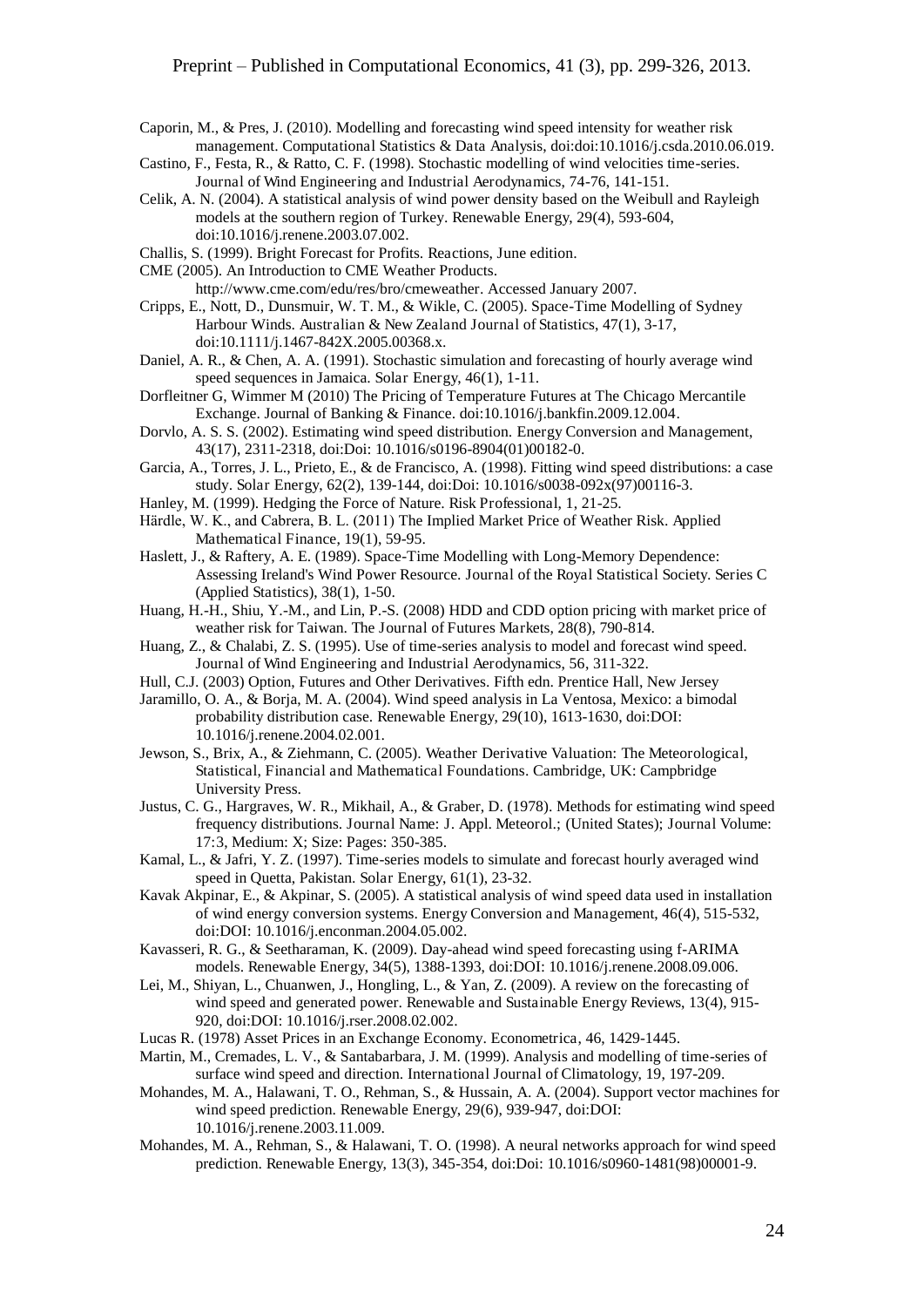- Moody, J. E., & Utans, J. (1992). Principled Architecture Selection for Neural Networks: Applications to Corporate Bond Rating Prediction. In A. P. Refenes (Ed.), Neural Networks in the Capital Markets: John Wiley & Sons.
- More, A., & Deo, M. C. (2003). Forecasting wind with neural networks. Marine Structures, 16, 35-49.
- Nfaoui, H., Buret, J., & Sayigh, A. A. M. (1996). Stochastic simulation of hourly average wind speed sequences in Tangiers (Morocco). Solar Energy, 56(3), 301-314, doi:Doi: 10.1016/0038- 092x(95)00103-x.
- Nielsen, T. S., Madsen, H., Nielsen, H. A., Pinson, P., Kariniotakis, G., Siebert, N., et al. (2006). Shortterm Wind Power Forecasting Using Advanced Statistical Methods. Paper presented at the The European Wind Energy Conference, EWEC, Athens, Greece,
- Pinson, P., & Kariniotakis, G. N. Wind power forecasting using fuzzy neural networks enhanced with on-line prediction risk assessment. In Power Tech Conference Proceedings, 2003 IEEE Bologna, 23-26 June 2003 2003 (Vol. 2, pp. 8 pp. Vol.2)
- Rehman, S., & Halawani, T. O. (1994). Statistical characteristics of wind in Saudi Arabia. Renewable Energy, 4(8), 949-956, doi:Doi: 10.1016/0960-1481(94)90229-1.
- <span id="page-25-0"></span>Richards T, J., Manfredo M, R., Sanders D, R. (2004) Pricing Weather Derivatives. American Journal of Agricultural Economics, 4(86), 1005-1017.
- Sfetsos, A. (2000). A comaprison of various forecasting techniques applied to mean hourly wind speed time-series. Renewable Energy, 21, 23-35.
- Sfetsos, A. (2002). A novel approach for the forecasting of mean hourly wind speed time series. Renewable Energy, 27, 163-174.
- Tol, R. S. J. (1997). Autoregressive Conditional Heteroscedasticity in Daily Wind Speed Measurements. Theoretical and Applied Climatology, 56, 113-122.
- Tolman, H. L., & Booij, N. (1998). Modeling wind waves using wavenumber-direction spectra and a variable wavenumber grid. The Global Atmosphere and Ocean System, 6, 295-309.
- Torres, J. L., Garcia, A., De Blas, M., & De Francisco, A. (2005). Forecast of hourly average wind speed with ARMA models in Navarre (Spain). Solar Energy, 79, 65-77.
- Tuller, S. E., & Brett, A. C. (1984). The Characteristics of Wind Velocity that Favor the Fitting of a Weibull Distribution in Wind Speed Analysis. Journal of Climate and Applied Meteorology, 23(1), 124-134.
- <span id="page-25-1"></span>Turvey C, G. (2005) The Pricing of Degree-Day Weather Options. Agricultural Finance Review, Spring 2005, 59-85
- Wilks DS (2011) Statistical Methods in the Atmospheric Sciences, vol 100. International Geophysics Series, 3rd edn. Academic Press, Oxford, UK.
- WRMA (2010). Weather derivatives volume plummets.

www.wrma.org/pdf/weatherderivativesvolumeplummets.pdf. Accessed January 2010.

- Xu, W., Odening, M., & Musshof, O. (2008). Indifference Pricing of Weather Derivatives. American Journal of Agricultural Economics, 90(4), 979-993.
- Yamada, Y. Simultaneous optimization for wind derivatives based on prediction errors. In Americal Control Conference, Washington, USA, June 11-13, 2008 (pp. 350-355)
- Zapranis, A., & Alexandridis, A. (2008). Modelling Temperature Time Dependent Speed of Mean Reversion in the Context of Weather Derivetive Pricing. Applied Mathematical Finance, 15(4), 355 - 386.
- <span id="page-25-2"></span>Zapranis, A., & Alexandridis, A. (2009). Weather Derivatives Pricing: Modelling the Seasonal Residuals Variance of an Ornstein-Uhlenbeck Temperature Process With Neural Networks. Neurocomputing, 73, 37-48.
- Zapranis, A., & Alexandridis, A. (2010). Modeling and forecasting cumulative average temperature and heating degree day indices for weather derivative pricing. Neural Computing & Applications, 1-15, doi:10.1007/s00521-010-0494-1.
- Zapranis, A., & Refenes, A. P. (1999). Principles of Neural Model Indentification, Selection and Adequacy: With Applications to Financial Econometrics: Springer-Verlag.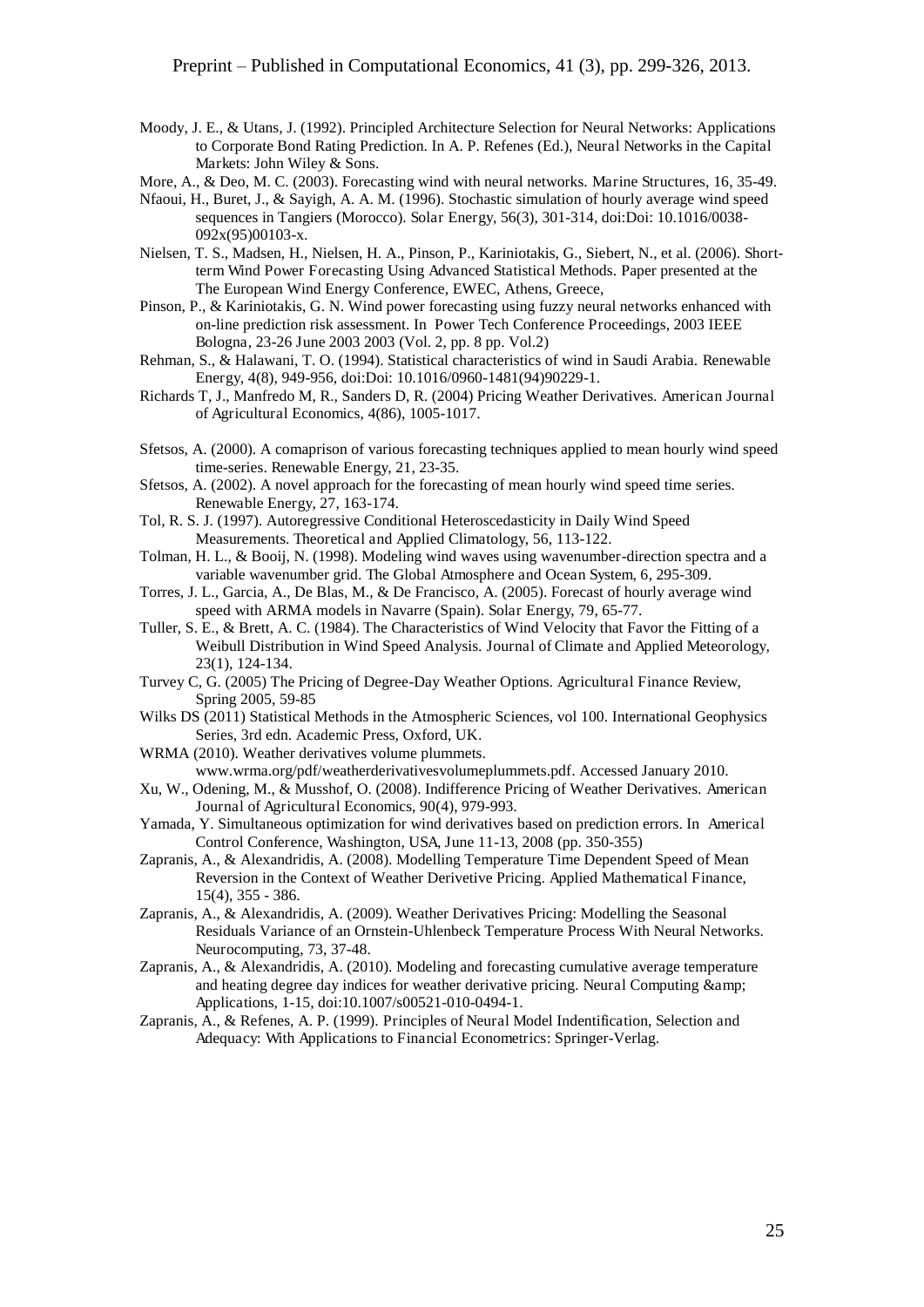

<span id="page-26-0"></span>**Fig. 1** Daily Average Wind Speed for New York

<span id="page-26-1"></span>

<span id="page-26-3"></span><span id="page-26-2"></span>**Fig. 3** The Autocorrelation Function of the transformed DAWSs in New York (a) before and (b) after removing the seasonal mean

 $(a)$  (b)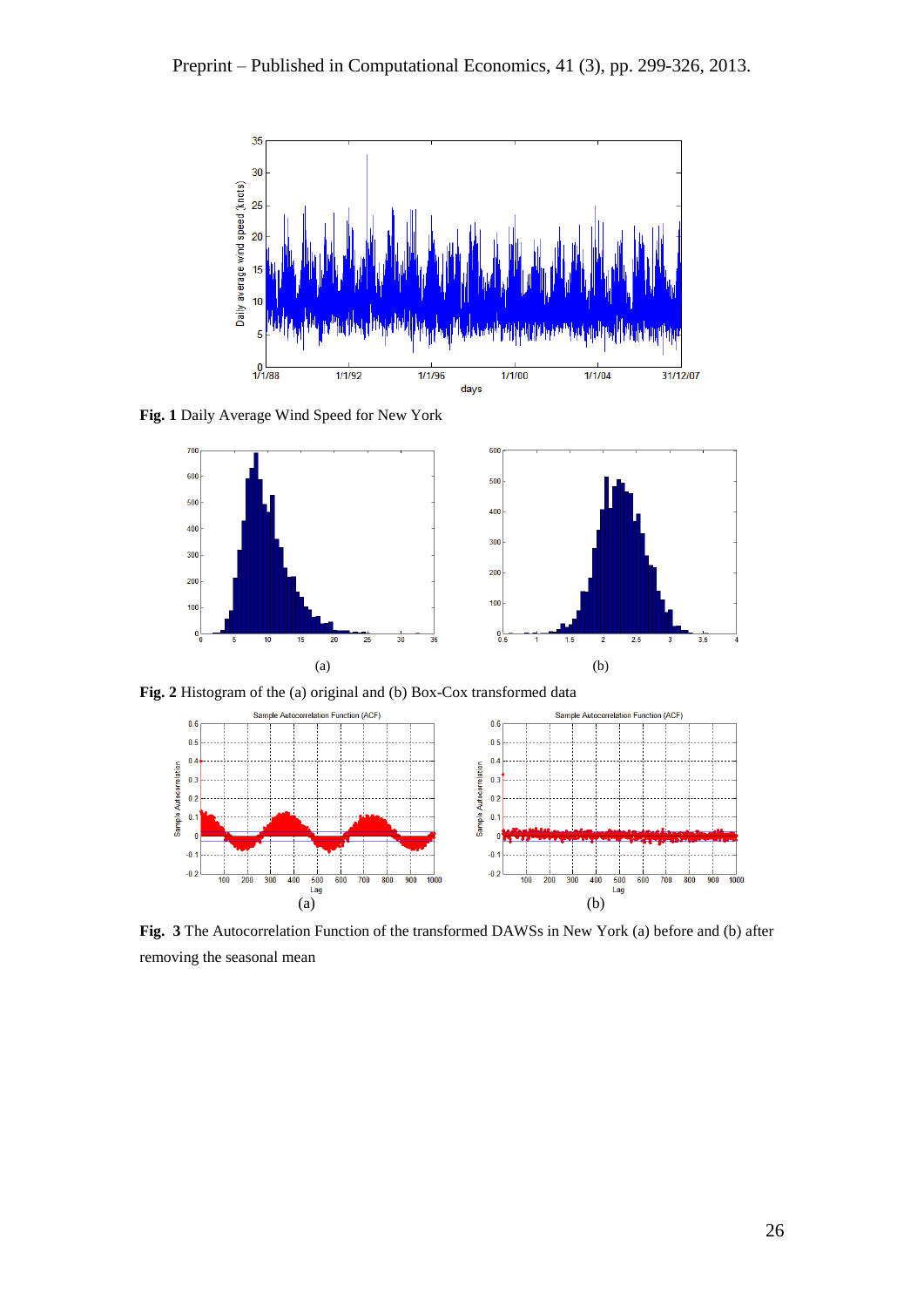

<span id="page-27-0"></span>**Fig. 4** The Partial Autocorrelation Function of the de-trended and de-seasonalized DAWS in New York



**Fig. 5** Autocorrelation function of the residuals of (a) the linear model and (b) the WN



<span id="page-27-1"></span>**Fig. 6** Autocorrelation function of the squared residuals of (a) the linear model and (b) the WN



**Fig. 7** Empirical and fitted seasonal variance of (a) the linear model and (b) the WN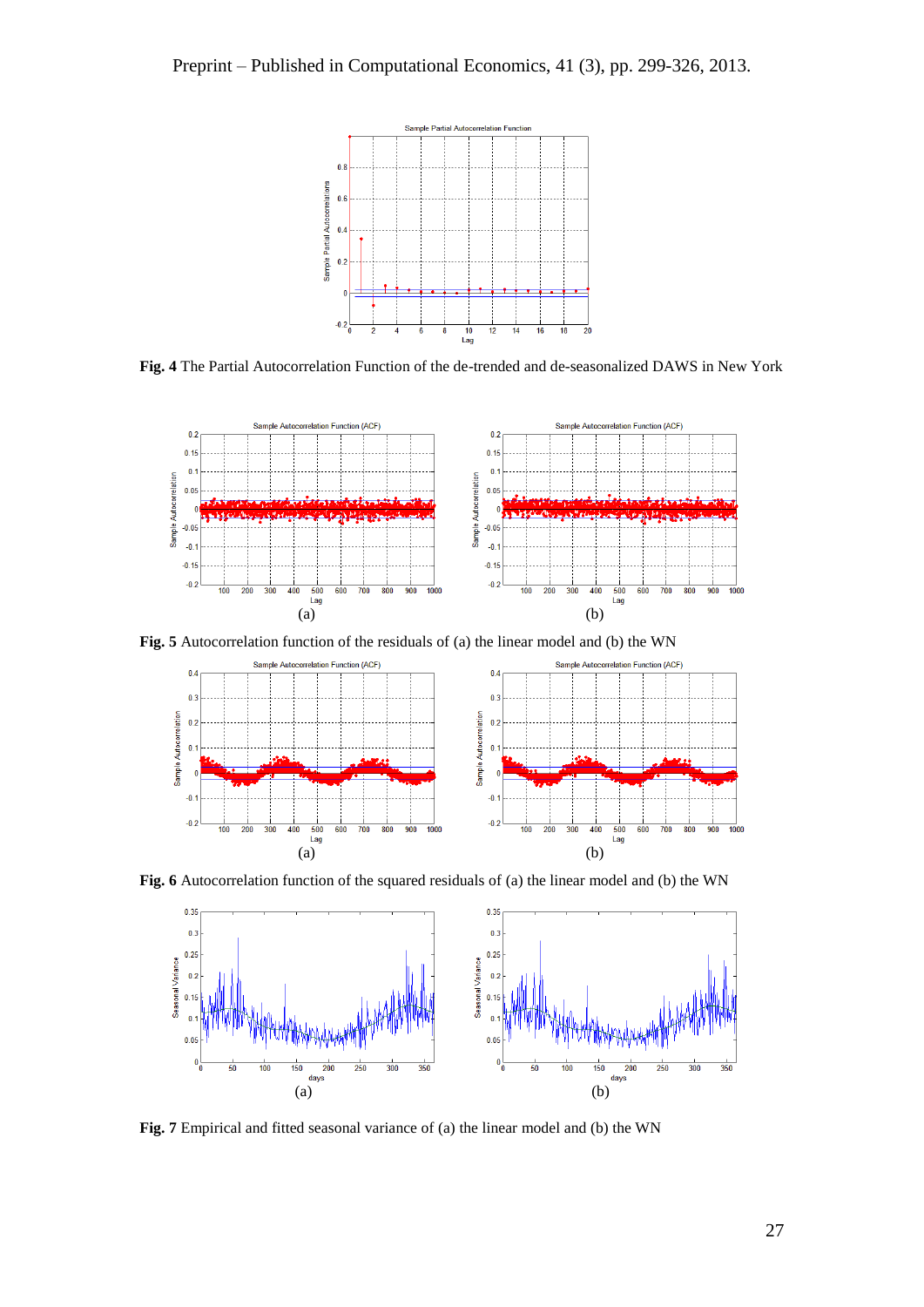

**Fig. 8** Empirical and fitted Normal distribution of the final residuals of (a) the linear model and (b) the WN



<span id="page-28-0"></span>**Fig. 9** Structure of a Wavelet Network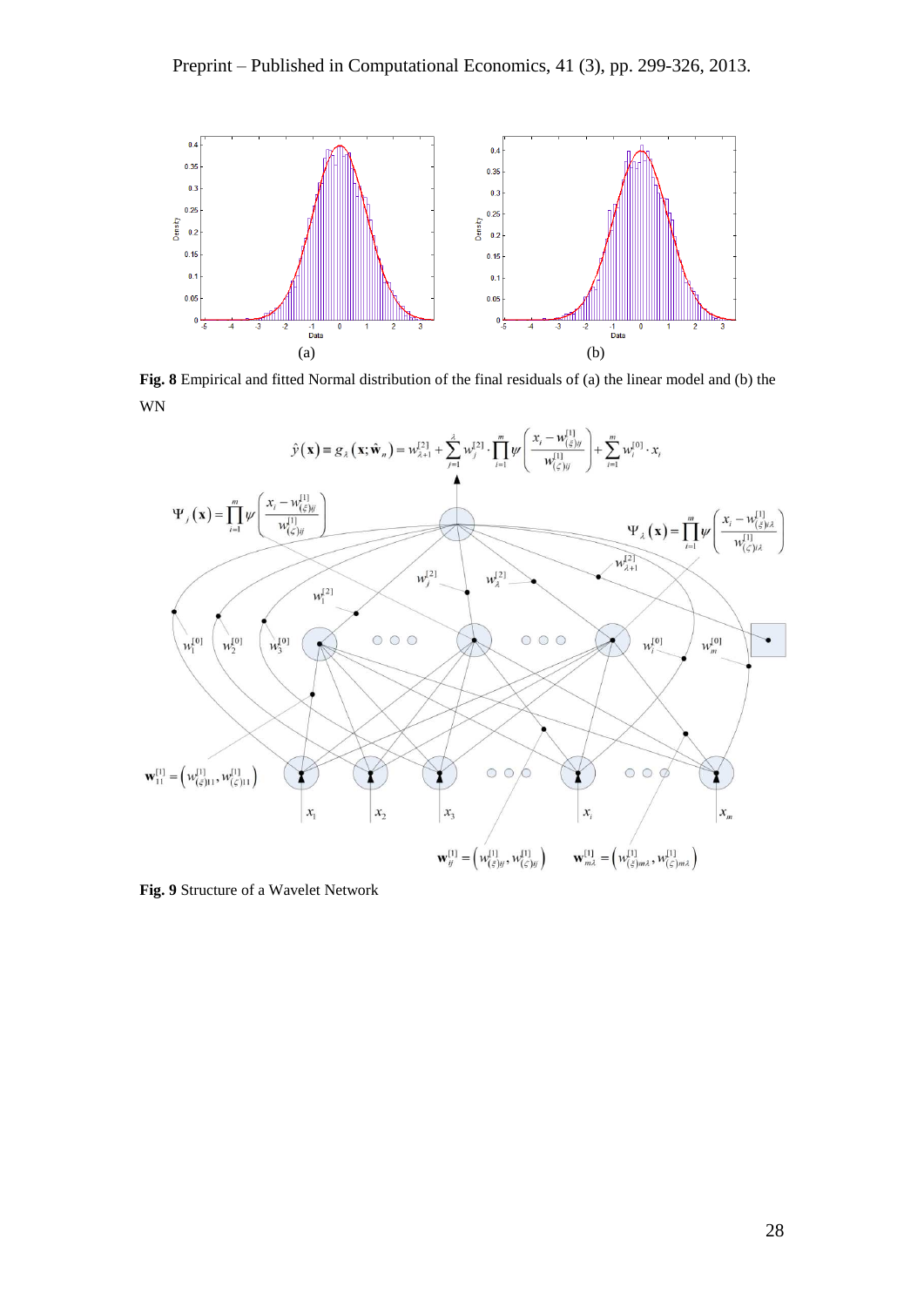<span id="page-29-5"></span>

<span id="page-29-4"></span><span id="page-29-3"></span><span id="page-29-2"></span><span id="page-29-1"></span><span id="page-29-0"></span>**Fig. 10** Model and Variable Selection Algorith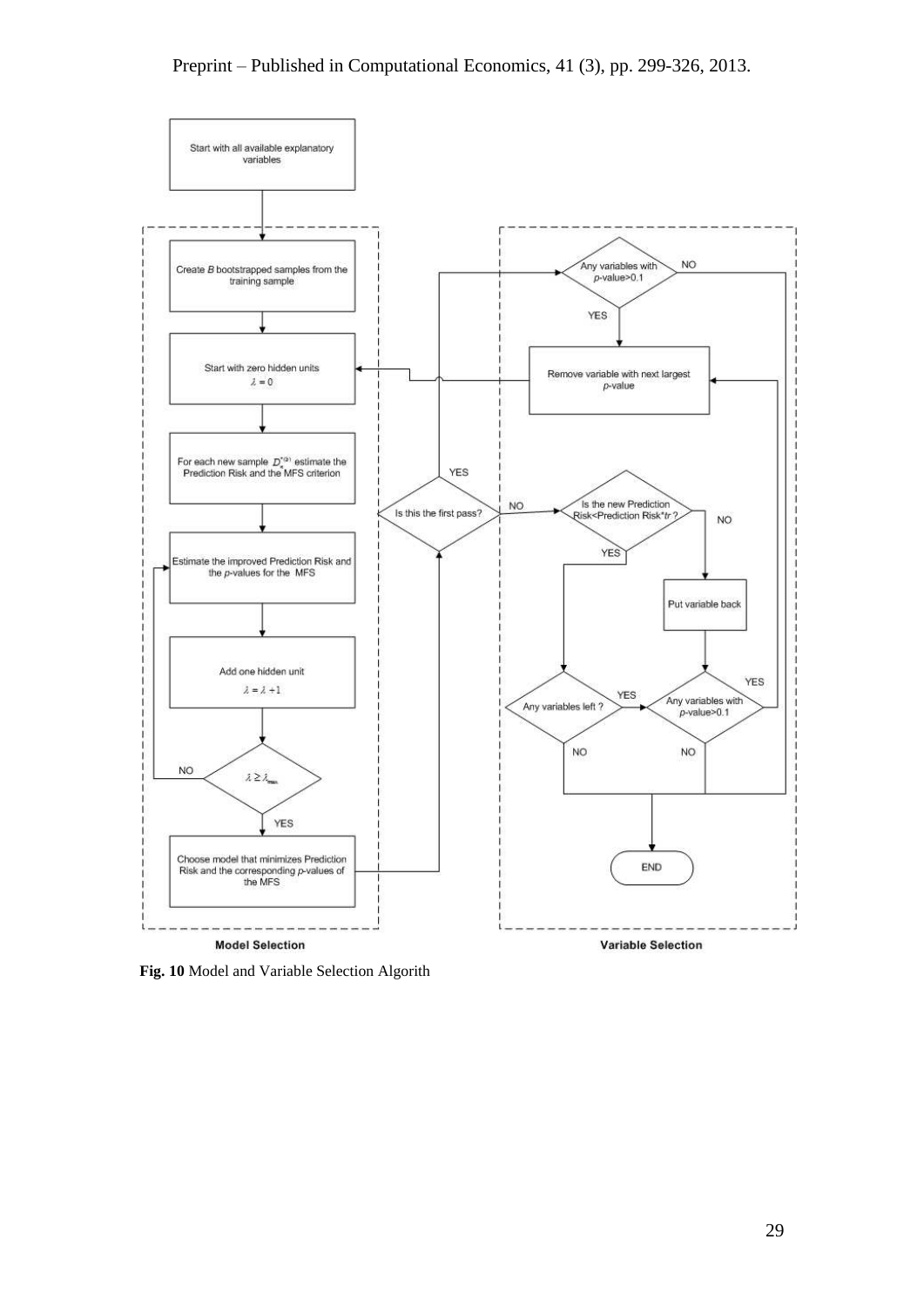<span id="page-30-0"></span>

<span id="page-30-2"></span><span id="page-30-1"></span>**Fig. 11** Daily variations of the speed of mean reversion function  $a_i(t)$  in New York

|             | Mean | Median |                            | Max Min StdDev. | Skew Kurt |      | J-B               | p-value |  |
|-------------|------|--------|----------------------------|-----------------|-----------|------|-------------------|---------|--|
| Original    | 9.91 | 9.3    |                            | 32.8 1.8 3.38   |           |      | 0.96 4.24 1595.41 | - 0     |  |
| Transformed | 2.28 | 2.3    | $3.6 \quad 0.6 \quad 0.34$ |                 | $0.00\,$  | 3.04 | 0.51              |         |  |

Table 1. Descriptive statistics of the wind speed in New York.

J-B=Jarque-Bera statistic

<span id="page-30-3"></span> $\blacksquare$ 

p-value=p-values of the J-B statistic

|  |  | Table 2. Estimated parameters of the seasonal component. |
|--|--|----------------------------------------------------------|
|  |  |                                                          |

| a0 |                                               |  |  |
|----|-----------------------------------------------|--|--|
|    | 2.3632 -0.000024 0.0144 827.81 0.1537 28.9350 |  |  |

| Table 3. Estimated parameters of the linear AR(4) model. |        |           |        |        |
|----------------------------------------------------------|--------|-----------|--------|--------|
| Parameter                                                | AR(1)  | AR(2)     | AR(3)  | AR(4)  |
| Value                                                    | 0.3617 | $-0.0999$ | 0.0274 | 0.0216 |
| p-value                                                  | 0.0000 | 0.0000    | 0.0279 | 0.0657 |

Table 4. Estimated parameters of the seasonal variance in the case of the linear model.

| $0.0932$ $0.000032$ $-0.0041$ $0.0015$ $-0.0028$ $0.0358$ $-0.0025$ $-0.0048$ $-0.0054$ |  |  |  |  |
|-----------------------------------------------------------------------------------------|--|--|--|--|

Table 5. Descriptive statistics of the residuals for the linear AR(4) model.

|         |  |  |  |                                                               |  | Var Mean St.Dev Max Min Skew Kur. JB p-value KS p-value LBQ p-value |
|---------|--|--|--|---------------------------------------------------------------|--|---------------------------------------------------------------------|
| noise 0 |  |  |  | 1 3.32 -5.03 -0.09 3.03 10.097 0.007 1.033 0.2349 8.383 0.989 |  |                                                                     |

St.Dev.=Standard Deviation

JB=Jarque-Bera statistic

KS=Komogorov-Smirnov statistic

LBQ= Ljung-Box Q-statistic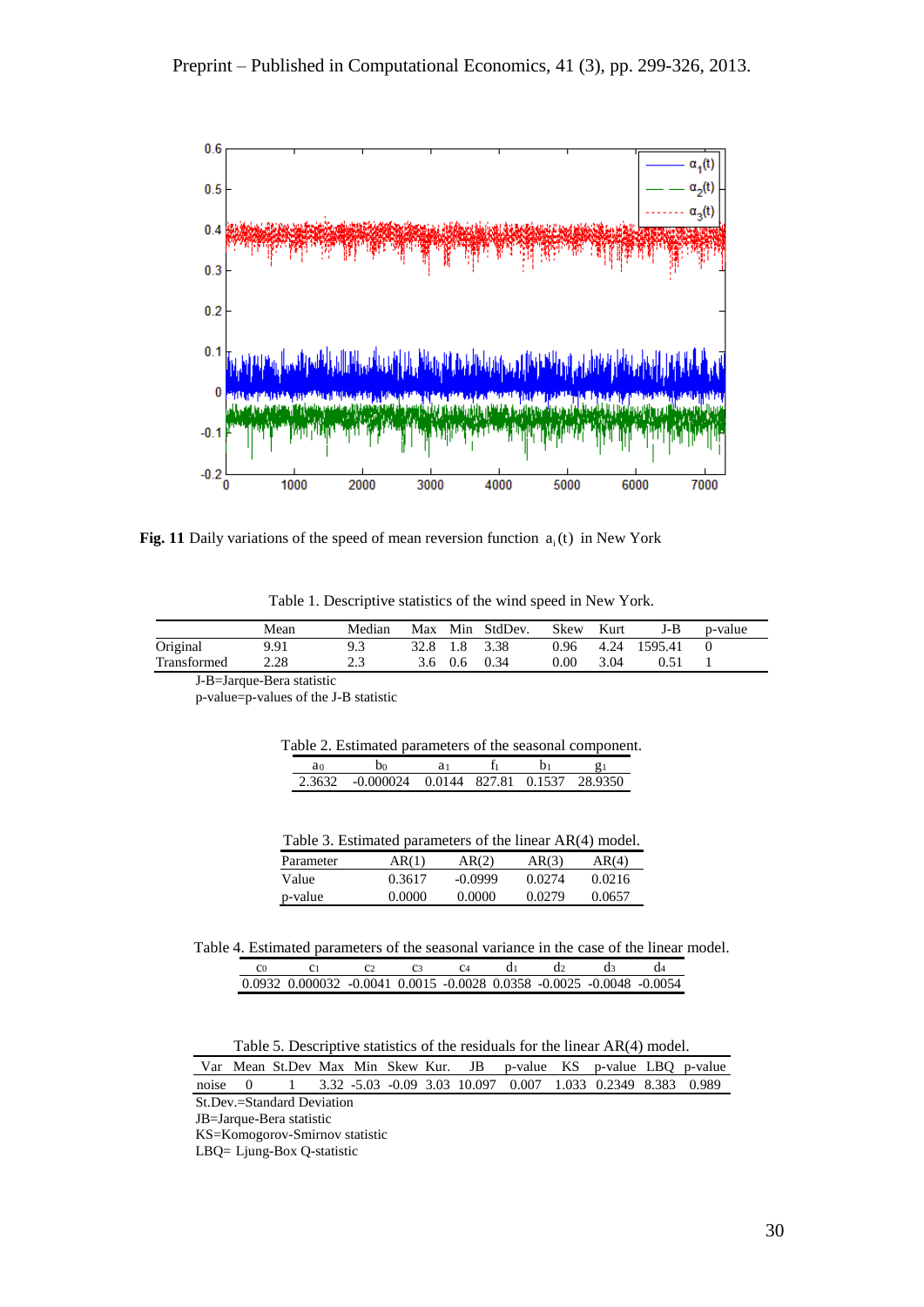<span id="page-31-0"></span>

|                  |                          |              | Table 6. Variable selection with backward elimination in New York. |       |        |                      |
|------------------|--------------------------|--------------|--------------------------------------------------------------------|-------|--------|----------------------|
| Step Variable to |                          |              | Variable to Variables in Hidden Units                              | n/p   |        | Empirical Prediction |
| remove (lag)     | enter (lag)              | model        | (Parameters)                                                       | Ratio | Loss   | Risk                 |
|                  |                          |              | 1(23)                                                              | 317.4 | 0.0467 | 0.0938               |
|                  |                          | <sub>6</sub> | 1(20)                                                              | 365.0 | 0.0467 | 0.0940               |
|                  | $\overline{\phantom{0}}$ |              | 1(17)                                                              | 429.4 | 0.0467 | 0.0932               |
|                  |                          | 4            | 2(23)                                                              | 317.4 | 0.0467 | 0.0938               |
|                  |                          |              | 2(18)                                                              | 405.6 | 0.0468 | 0.0937               |

Table 6. Variable selection with backward elimination in New York.

The algorithm concluded in 4 steps. In each step the following are presented: which variable is removed, the number of hidden units for the particular set of input variables and the parameters used in the wavelet network, the ratio between the parameters and the training patterns, the empirical loss and the prediction risk.

Table 7. Estimated parameters of the seasonal variance in the case of the WN.

| $0.0935 - 0.000020 - 0.0034 - 0.0014 - 0.0026 - 0.0353 - 0.0016 - 0.0042 - 0.0052$ |  |  |  |  |
|------------------------------------------------------------------------------------|--|--|--|--|

Table 8. Descriptive statistics of the residuals for the WN model.

|  |                                                                                 |  |  |                                                                       |  | Var Mean St.Dev Max Min Skew Kur. JB p-value KS p-value LBQ p-value |
|--|---------------------------------------------------------------------------------|--|--|-----------------------------------------------------------------------|--|---------------------------------------------------------------------|
|  |                                                                                 |  |  | noise 0 1 3.32 -4.91 -0.08 3.04 8.84 0.0043 0.927 0.3544 13.437 0.858 |  |                                                                     |
|  | $\alpha \cdot \mathbf{D}$ $\alpha \cdot \mathbf{1}$ $\mathbf{1D}$ $\mathbf{1D}$ |  |  |                                                                       |  |                                                                     |

St.Dev.=Standard Deviation

JB=Jarque-Bera statistic

KS=Komogorov-Smirnov statistic

<span id="page-31-1"></span>LBQ= Ljung-Box Q-statistic

#### Table 9. Out-of-sample comparison. 1 month.

|               | PERSISTENT | AR(4)    | WN        |
|---------------|------------|----------|-----------|
| Md. AE        | 2.3000     | 2.3363   | 2.0468    |
| МE            | $-0.0483$  | 0.2117   | $-0.0485$ |
| <b>MAE</b>    | 3.3000     | 2.5403   | 2.5151    |
| Max AE        | 8.2000     | 7.9160   | 7.7019    |
| SSE           | 507.9300   | 326.6666 | 324.3940  |
| <b>RMSE</b>   | 4.0478     | 3.2461   | 3.2348    |
| <b>NMSE</b>   | 1.5981     | 1.0278   | 1.0206    |
| <b>MSE</b>    | 16.3848    | 10.5376  | 10.4643   |
| <b>MAPE</b>   | 0.3456     | 0.2724   | 0.2680    |
| <b>SMAPE</b>  | 0.3233     | 0.2555   | 0.2518    |
| <b>POCID</b>  | 47%        | 80%      | 80%       |
| <b>IPOCID</b> | 33%        | 33%      | 37%       |
| <b>POS</b>    | 100%       | 100%     | 100%      |

Md. AE=Median Absolute Error

ME= Mean Error

MAE=Mean Absolute Error

Max AE=Maximum Absolute Error

SSE=Sum of Squared Errors

RMSE=Root Mean Square Error NMSE=Normalized Mean Square Error

MSE= Mean Square Error

MAPE=Mean Absolute Percentage Error

SMAPE=Symmetric MAPE

POCID=Position of change in direction

IPOCID=Independent POCID

POS=Position of Sign